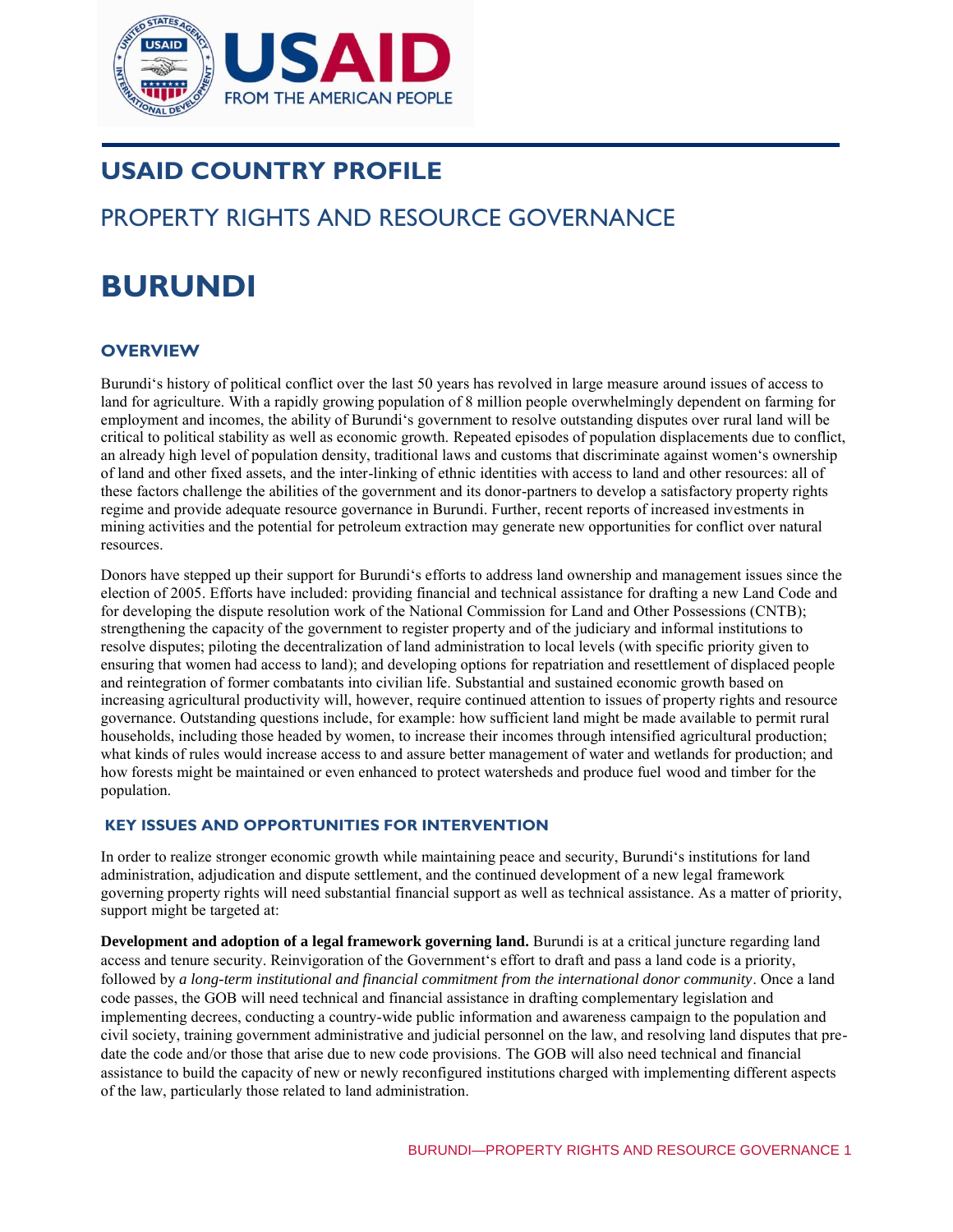**Institutions that can help to resolve land-based disputes in the short term.** The work of the National Commission for Land and Other Property (CNTB) has already demonstrated some results but much remains to be done. Some have suggested that the traditional *Bashingantahe's* capacities should be strengthened to permit disputes to be settled at the local level. *In addition to providing financial support for the work of these organizations, donors could provide expanded training on conflict-resolution methods as well as helping them to ensure that the basic constitutional principles of equality and fairness are reflected in decision-making.* 

**Institutions that are committed to improving women's rights, especially with regard to access to and inheritance of land.** This is especially important for women being repatriated from camps of displaced persons and a relatively large population of widowed women, but is also important for ensuring that the principles of the Burundian constitution regarding individuals' property rights are translated into reality. *Donors have already begun to work with civil society organizations and have supported pilot efforts to reintegrate women into rural lives. Sustained support for expanded efforts is needed to have a greater impact.*

**Institutions that govern water resources, both to provide potable water services and to manage rainfall and surface water for expanded and more sustainable agricultural production.** There is growing evidence of excessive erosion in denuded watersheds, increased use of wetlands for production, and awareness that drought can threaten overall productivity. If Burundi's nickel resources are exploited in the coming decade, these mining operations are also likely to have an impact on water use and quality*. Donor support for assessing and reforming the existing institutional and legal frameworks governing water could held to ensure a more equitable and sustainable situation going forward. This initiative could also link with a forestry initiative, as protection of upper watersheds through afforestation is likely to be an important approach to better water management.* 

# FOR MORE RECENT LITERATURE: <http://usaidlandtenure.net/burundi> Keywords: Burundi, tenure, agrarian, land law, land reform, property rights, land conflicts, water rights, mineral rights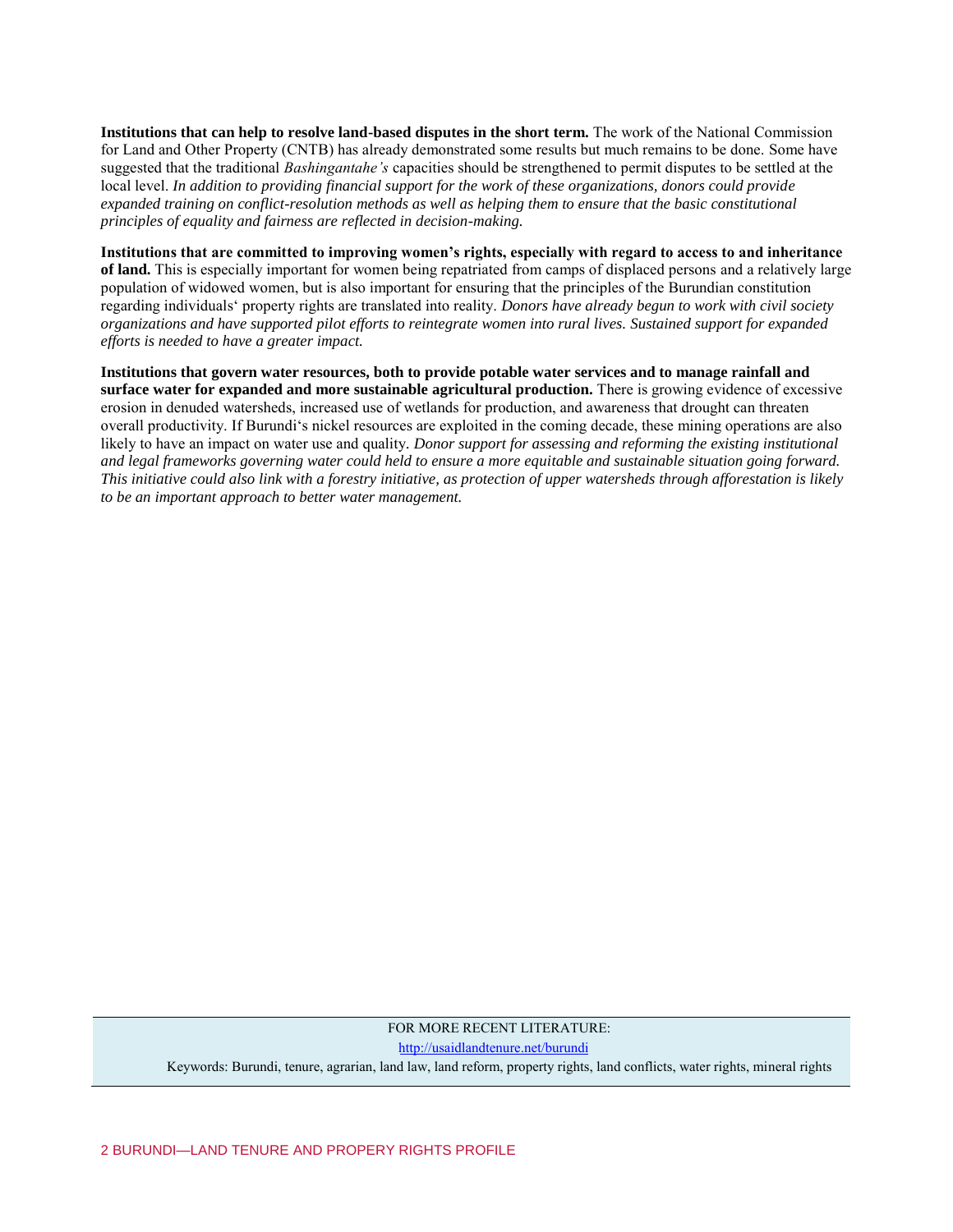# **SUMMARY**

Since Burundi's independence in 1962, ethnically based political parties have vied for control of the country, resulting in decades of violent conflict. Families have been forced to flee successive waves of conflict, and tens of thousands have been internally displaced or temporarily resettled in neighboring countries. Lands left by refugees and displaced persons have since been occupied by other families. As a result, rights for returnees are uncertain, and disputes are common. Continued risk of violent conflict in rural areas impedes

development and hinders a reduction of government spending on security measures, to the detriment of pro-poor programs.

Since the 2005 elections and a 2006 ceasefire, a fragile peace has existed in Burundi. Some incidents of violence occur, such as in April 2008 when rebels fired on the capital, but sustained conflict has not resumed. In mid-2010, the national elections held in the country were marred by preelection violence and resulting low turnout. The ruling party retained control of the country, and despite allegations by opposition parties of election abuses, international election observers concluded that the election procedures were transparent and conducted peacefully.

Burundi remains one of the poorest countries in the world,

| <b>BOX 1. MACRO INDICATORS</b>                             |      |                 |  |  |
|------------------------------------------------------------|------|-----------------|--|--|
|                                                            | Year | <b>Score</b>    |  |  |
| Population, total                                          | 2008 | 8,074,254       |  |  |
| Population ages 0-14: 15-64: 65+ (% of total)              | 2008 | 39.0: 58.2: 2.8 |  |  |
| Population growth (annual %)                               | 2008 | 3.0             |  |  |
| Rural population (% of total population)                   | 2008 | 89.6            |  |  |
| Population density (people per sq. km)                     | 2008 | 314.4           |  |  |
| Literacy rate, adult total (% of people ages 15 and above) | 2008 |                 |  |  |
| Land area: Surface area (sq. km)                           | 2008 | 25,680          |  |  |
| Arable land (% of land area)                               | 2008 | 27,830          |  |  |
| Agricultural land (% of land area)                         | 2005 | 90.6            |  |  |
| Permanent cropland (% of land area)                        | 2005 | 14.2            |  |  |
| Irrigated land (% of cropland)                             | 2003 | 1.5             |  |  |
| Forest area (% of land area)                               | 2005 | 5.9             |  |  |
| Nationally protected areas (% of total land area)          | 2006 | 6.0             |  |  |
| Renewable internal freshwater resources per capita         |      |                 |  |  |
| (cubic meters)                                             | 2007 | 1283.5          |  |  |
| Annual freshwater withdrawals, agriculture: domestic:      |      |                 |  |  |
| industry (% of total freshwater withdrawal)                | 2007 | 77.1: 17.0: 5.9 |  |  |
| Crop production index $(1999-2001 = 100)$                  | 2005 | 102.2           |  |  |
| Livestock production index $(1999-2001 = 100)$             | 2005 | 99.8            |  |  |
| GDP (current US\$)                                         | 2008 | 1,162,996,635   |  |  |
| GDP growth (annual %)                                      | 2008 | 4.5             |  |  |
| Agriculture: industry: manufacturing: services, value      |      | 34.8:20.0:8.8   |  |  |
| added (% of GDP)                                           | 2005 | 45.1            |  |  |
| Ores and metals exports: imports (% of merchandise         |      |                 |  |  |
| exports: imports)                                          | 2007 | 2.1:0.9         |  |  |
| Aid (% of GNI)                                             | 2007 | 47.9            |  |  |
| Source: World Bank, 2009                                   |      |                 |  |  |

constrained by the productivity of its agricultural sector. Although its tea and coffee sectors have traditionally fueled Burundi's exports, high – and growing – rural population densities have led to increased land scarcity, fragmentation and degradation, and these in turn have contributed to low levels of productivity in many parts of the sector that supports as much as 95% of the country's population.

Much of Burundi's forestland has been lost to the demand for fuelwood, and expansion of agricultural lands and plantations has replaced most natural forest. The country has had little experience with community forest management, although local communities have been engaged in plantation development. One of the largest remaining expanses of forestland is Kibira National Park which, together with Rwanda's adjacent Nyungwe National Park, forms one of the greatest remaining tracts of mountain forest in East Africa and the most wildlife-rich ecosystem in the Albertine Rift.

Prior conflicts and lack of investment have damaged the country's water supply facilities and reduced the government's ability to provide safe drinking water to the population. In one study, 50% of respondents indicated that they have to pay bribes to obtain access to safe drinking water. The government recognizes the sector's need for reform, and is working with USAID, the German Agency for Technical Cooperation (GTZ) and other donors on a new legal framework and restructuring plans.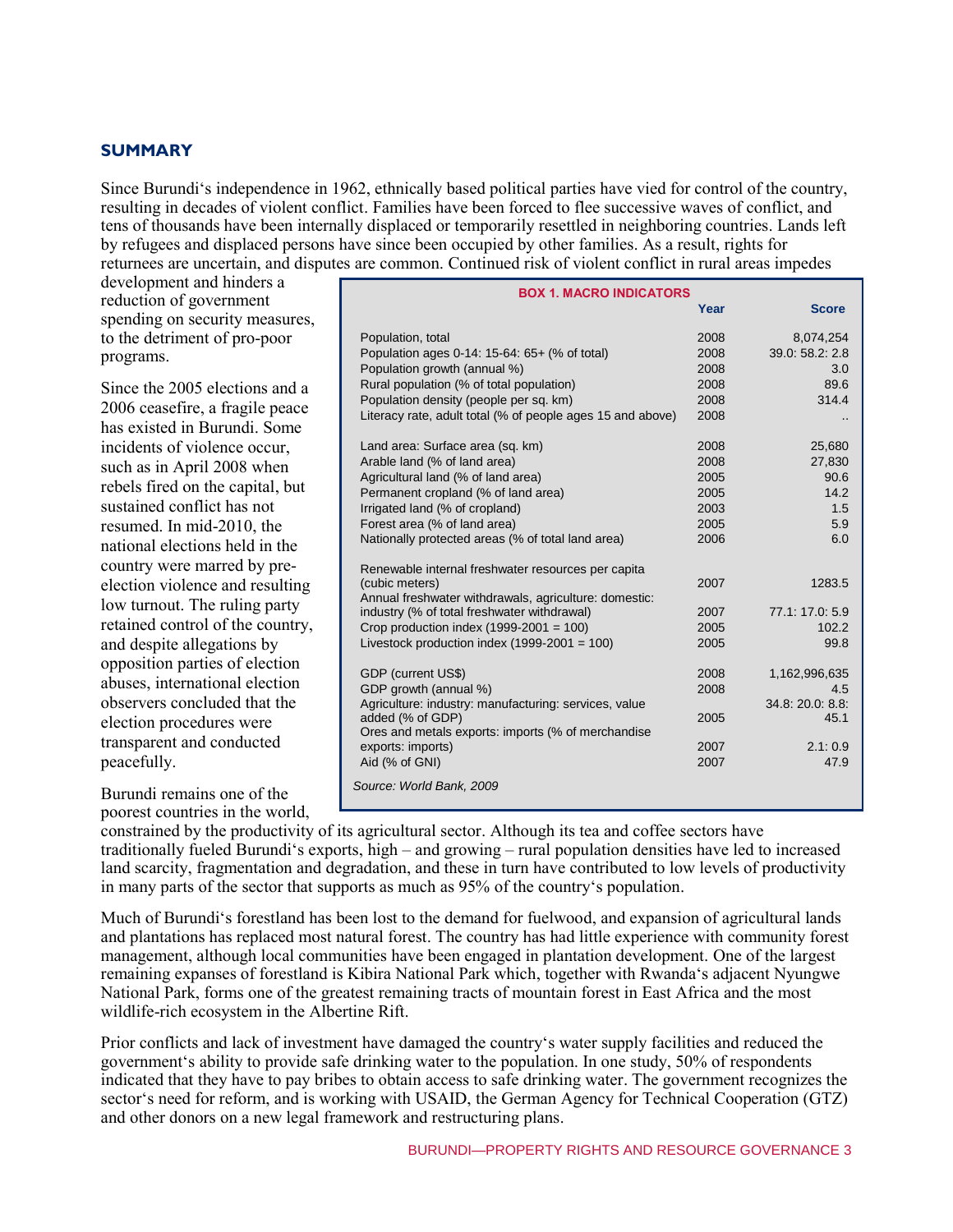Although historically Burundi has not been a globally significant source of minerals, it has substantial nickel reserves as well as stocks of other metals, and a British company has begun exploration of petroleum reserves under Lake Tanganyika.

## **1. LAND**

#### **LAND USE**

Burundi's total land area is approximately 25,700 square kilometers, 91% of which is classified as agricultural land. As of 2007, 90% of Burundi's 8 million people lived in rural areas. Burundi's mild climate and adequate rainfall provide an environment suited to intensive agriculture. Cash crops include coffee, tea, cotton, tobacco, and sugarcane. Subsistence crops include bananas, maize, manioc, sweet potatoes, Irish potatoes, beans, peas, wheat, peanuts, vegetables, plantains, livestock, and fish. Ninety-four percent of Burundi's working population is engaged in growing food crops (Banderembako 2006; World Bank 2009a; WFP 2010).

| <b>BOX 2. LAND TENURE INDICATORS</b>                                                                |              |
|-----------------------------------------------------------------------------------------------------|--------------|
|                                                                                                     | <b>Score</b> |
| Millennium Challenge Corporation Scorebook, 2009<br>- Land Rights and Access (Range 0-1; 1=best)    | 0.557        |
| International Property Rights Index, 2009                                                           |              |
| Physical Property Rights Score (Range: 0-10; 0=worst)                                               | 4.3          |
| World Economic Forum's Global Competitiveness Index, 2008-2009                                      |              |
| Property Rights (Range: 1–7; 1=poorly defined/not protected by law)                                 | 3.2          |
| World Economic Forum's Global Competitiveness Index                                                 |              |
| - Ease of Access to Loans (Range: 1-7; 1=impossible)                                                | 2.1          |
| International Fund for Agricultural Development, Rural Poverty Report,                              |              |
| 2001                                                                                                |              |
| - Gini Concentration of Holdings, 1981-1990 (Range: 0-1; 0=equal<br>distribution)                   |              |
| International Fund for Agricultural Development, Rural Sector Performance                           |              |
| Assessment, 2007                                                                                    |              |
| - Access to Land, 2007 (Range: 1-6; 1=unsatisfactory access)                                        | 3.2          |
| Food and Agricultural Organization: Holdings by Tenure of Holdings                                  |              |
| - Total Number of all Agricultural Holdings, Year                                                   |              |
| - Total Area (hectares) of all Agricultural Holdings, Year                                          |              |
| Total Number of Holdings Owned by Holder; Year                                                      |              |
| - Total Area (hectares) of Holdings Owned by Holder; Year                                           |              |
| Total Number of Holdings Rented from Another; Year                                                  |              |
| Total Area (hectares) of Holdings Rented from Another; Year                                         |              |
| World Bank Group, Doing Business Survey, 2009                                                       |              |
| Registering Property-Overall World Ranking (Range: 1-181; 1=Best)                                   | 177          |
| World Bank Group, World Development Indicators, 2009                                                |              |
| - Registering Property-Number of Procedures                                                         | 5<br>94      |
| Registering Property-Days Required                                                                  |              |
| World Bank Group, World Development Indicators, 1998<br>Percentage of Population with Secure Tenure |              |
| <b>Buiumbura</b>                                                                                    | 97.0         |
| Heritage Foundation and Wall Street Journal, 2009                                                   |              |
| Index of Economic Freedom-Property Rights (Range 0-100; 0=no                                        | 30           |
| private property)                                                                                   |              |
| Economic Freedom of the World Index, 2008 (2006 data)                                               |              |
| Legal Structure and Security of Property Rights (Range 0-10;0=lowest                                | 3.06         |
| degree of economic freedom)                                                                         |              |
| Protection of Property Rights (Range 0-10; 0=lowest degree of                                       |              |
| protection)                                                                                         | 3.76         |
| Regulatory Restrictions of Sale of Real Property (Range 0-                                          |              |
| 10;0=highest amount of restrictions)                                                                | 4.44         |

In spite of this emphasis on agriculture, Burundi's population suffers from significant poverty and food insecurity. Approximately 67% of the population lives below the poverty line and many live in extreme poverty. Roughly 63% of the population suffers from food insecurity, although there is substantial regional variation. Burundi ranks  $167<sup>th</sup>$  out of 177 countries on the 2007/2008 Human Development Index (World Bank 2008a).

Burundi's 2008 GDP was US \$1.1 billion, with 35% derived from agriculture, 20% from industry, and 45% from services (World Bank 2009a).

#### **LAND USE**

With intensive use for production of food and some export crops, Burundi's land resources are now characterized by significant land degradation, with soil erosion due to cultivation on steep slopes and degradation of watersheds. The heavy population pressure on the land has resulted in an average farm size of only 0.5 hectares, and even that area is, in many cases, fragmented. Little

room for expansion remains; by some estimates, all land will be in use by 2020 (Hobbs and Knausenberger 2003; Theron 2009; Banderembako 2006; ARD 2008a; Encyclopedia of Nations 2010). —  $\mathbf{v}$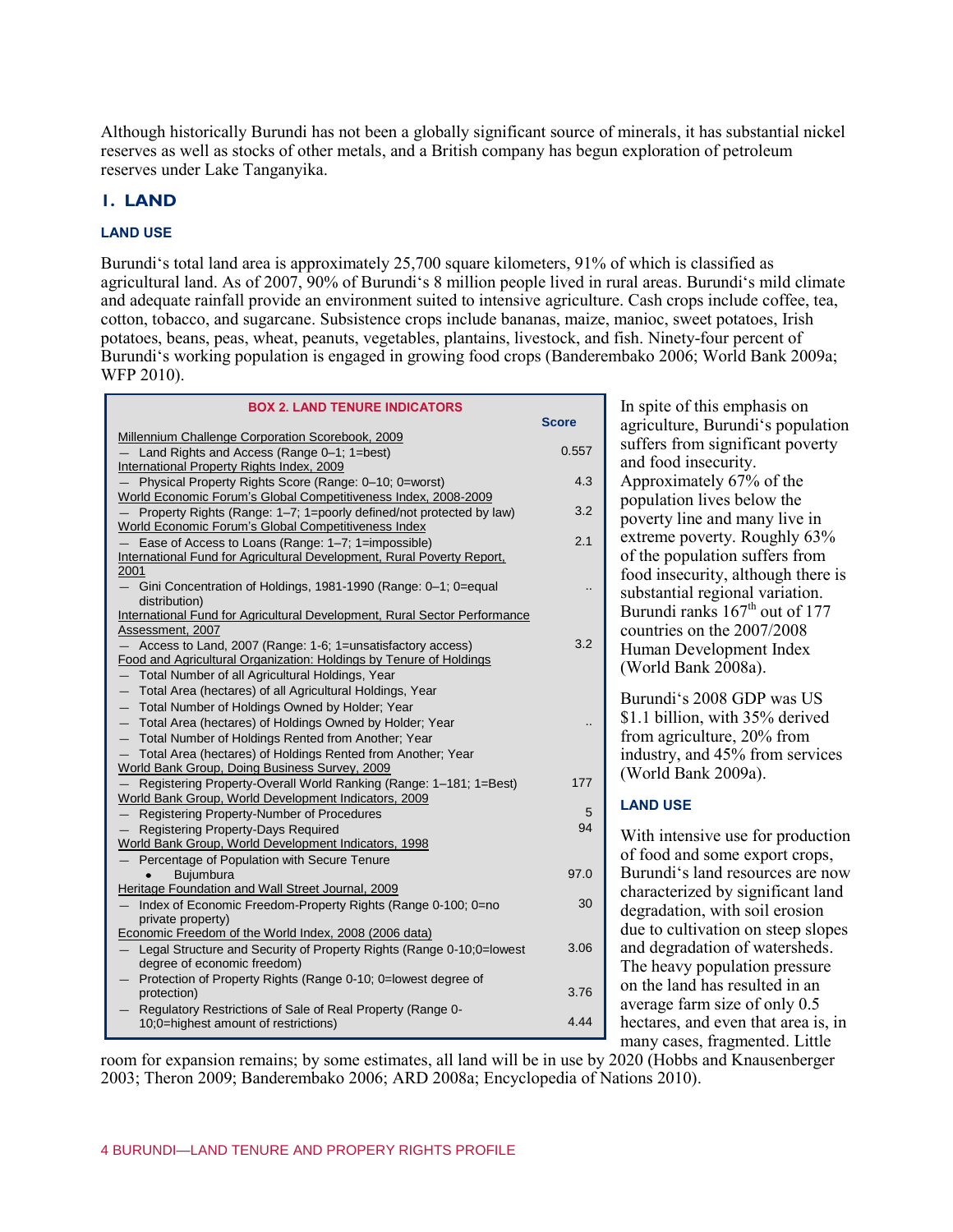The overwhelming majority of Burundi's cropland is rainfed; only 1.6% of all cropland is irrigated. For the year 2000, 51% of Burundi's land area was in crops and 37% maintained in pasture (FAO 2007).

As of 2006, about 6% of Burundi was forested, and the annual rate of deforestation was 5.2% (2005) (World Bank 2009a).

#### **LAND DISTRIBUTION**

For Burundians, land is not only vital to their food security and livelihood – it is also a symbol of ethnic and family identity. In the precolonial era, the Burundian territory was ruled by a monarchy (a king, or *mwami,*  and princes, or *ganwa*)*,* under which there were largely autonomous and loyal chiefdoms. Those royal elite were the cattle-owning Tutsis, who comprised approximately 14% of the population. Hutus comprised 85% of the population and were primarily engaged in agriculture. The hunter-gatherer Batwa or Twa made up the remaining 1%. Designations of Hutu, Tutsi and Twa referred primarily to lineage and occupation, stratified along lines of wealth and sociopolitical standing. This social hierarchy also governed distribution of land based on a patron-client relationship. Conflicts among the *ganwa* eventually transformed these relationships into more feudal-like arrangements with Tutsis as overlords and Hutus reduced to serfs (IDMC 2008; EISA 2010).

Over the past fifty years, however, the distribution of land among various groups has been altered as Hutudominated parties have challenged Tutsi authority. The ensuing violence has forced Tutsi families to flee, and Hutu families have claimed their lands. Destruction of natural forestlands reduced the land available to the Twa who have, as a consequence, become further marginalized economically. Further, Burundi's population has increased by a factor of four, and landholdings have been divided to accommodate claims of sons for family land. The population density in Burundi is now among the highest in Africa, at 300 inhabitants per square kilometer, and the farm population density is even higher – at 640 inhabitants per square kilometer. The average size of family farms is less than 0.5 hectares and divided up among two to four parcels (Banderembako 2006; ARD 2008a; World Bank 2008a).

The return of nearly 500,000 refugees primarily from neighboring Tanzania has increased the pressure on Burundi's land. Approximately 15% of Burundians are now landless, many of whom were displaced by conflict and have not returned to their homes or have returned to find their land occupied. Eighty percent of persons displaced by conflict are landless. Among the minority Twa population, at least half are landless, having been forced out of the forests they depended on for their livelihoods and not been able to secure other land (Jackson 2003; Kamungi 2005 et al.; Amani 2009; IDMC 2008; UNHCR 2009).

#### **LEGAL FRAMEWORK**

The Post-Transition Interim Constitution of the Republic of Burundi, ratified by popular vote in 2005, guarantees every Burundian the right to property. Specific legislation and policy with regard to land, however, do not support this constitutional right. The Constitution grants foreigners equal protections to person and property, without restrictions on foreign ownership of land (GOB Constitution 1992a; USDOS 2009).

The 1986 Land Code and the customary tenure system provide parallel structures for governing access to land. The goal of the Land Code was to encourage the country's development and increase agricultural production, while the customary system provides for local administration of lands. However, the Land Code recognizes customary rights to land, including fallow land. Under the customary, community-based system, land is held by individual heads of households. The Code, by contrast, requires that land held customarily be registered in order to be officially recognized. The registration process, however, is extremely complex and infrequently followed. The result is that community-based tenure systems have a quasi-legal status, but are not formally recognized (Leisz 1996).

At the conclusion of the civil war, the Arusha Agreement on Peace and Reconciliation in Burundi (2000) called for revision of the 1986 Land Code to resolve unspecified land management problems. Article IV of the Accords promises that returning refugees will be able to access their land or will receive adequate compensation (GOB Constitution 1992a; Kamungi et al. 2005; Leisz 1996).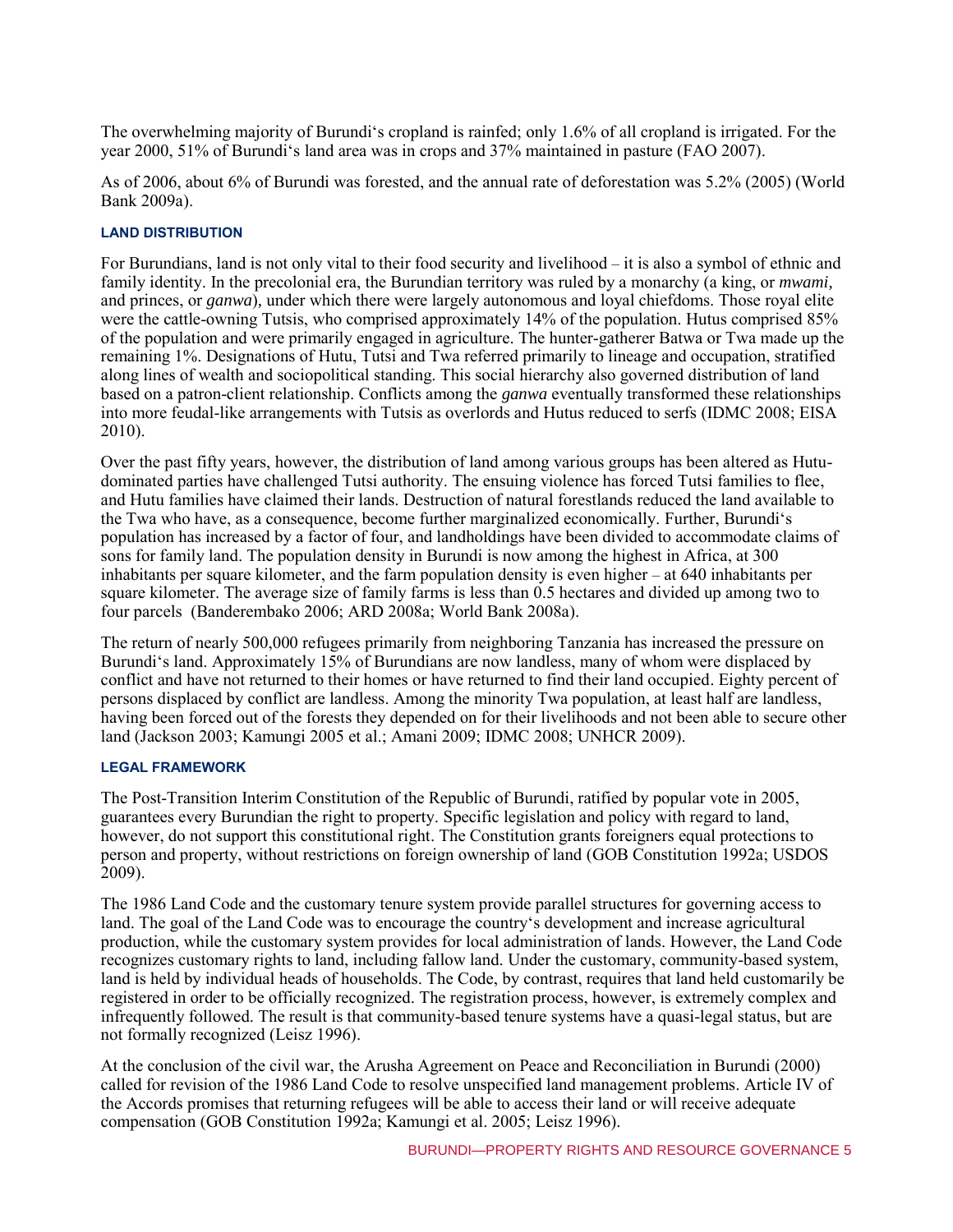After several years of starts and stops, in 2008 the GOB made significant progress on three land-related fronts. First, initiated by an inter-ministerial technical committee, the GOB adopted a National Land Policy Letter, which identifies four government priorities: (1) amendment of land legislation and modernization of land administration services; (2) restructuring and modernization of administrative bodies responsible for land management; (3) decentralization of land administration; and (4) inventory of state lands (Freudenberger and Espinosa 2008; Freudenberger 2010, pers. comm.).

Second, in 2008, the GOB held public consultations on land tenure issues and revised the Land Code with assistance from USAID and the European Union (EU). Issues addressed included: revocation of governors' authority to allocate state land (only the central Ministry of Environment would hold such authority); ownership and management of marshlands; and rights to lands of 1972 refugees (but apparently not to lands of 1993 refugees). The draft Code makes no reference to land rights of women and girls. The GOB sent the draft to Parliament for a vote in spring 2009, but withdrew it in spring 2010, without a vote, just prior to elections (Freudenberger and Espinosa 2008).

Third, the GOB adopted a Five-Year Action Plan to Implement the Land Code. The GOB estimates that implementation of the new code will cost US \$17–20 million. The prospects for adoption of the draft land code and action plan for implementation are uncertain (Freudenberger and Espinosa 2008).

#### **TENURE TYPES**

Burundi's formal law recognizes state and private land. State land includes land classified as public land (e.g., rivers, lakes) and private state land, which includes all state land not classified as public, including vacant land, forests, land expropriated for public use, and land purchased by the state. Under the law, all land that is not occupied is considered state land. Temporary rights of occupation are available on land classified as private state land (GOB Land Code 1986).

The 1986 Land Code recognizes private rights to land. Landowners have the right to exclusive use and possession, the right to transfer land freely, and the right to mortgage their land. The Land Code permits usufruct rights, leaseholds, and concessions. Under the 1986 Land Code, rights over previously titled land are recognized as private property rights. The 1986 Land Code expressly recognizes the legitimacy of land rights acquired and held under customary law. However, all asserted rights must be registered; unregistered customary rights do not have the protection of the formal law (GOB Land Code 1986; Leisz 1996).

Under customary law, land in Burundi is generally held individually, rather than by lineage. Families obtained land through clearing and using the land or purchasing land. Wealthier individuals may also own rights to pastureland and forest areas. Access to the forest and grazing land is generally shared with neighbors and relatives, who are permitted to use the land for grazing and collection of forest products. Historically, customary law recognized tree tenure separate from land tenure: the person planting trees had the right to benefit from the production, regardless of land ownership. It is unknown whether separate tree and land tenure continues to be recognized (Leisz 1998).

#### **SECURING LAND RIGHTS**

Rights to land are acquired by inheritance (males only), purchase, donation, lease, and government allocation. There are five steps to register the sale of land: (1) parties obtain proof of title at the Land Registry; (2) parties engage a lawyer to draft the sale agreement, and each party signs; (3) buyer checks the price at the land registry; (4) the Public Notary notarizes the sale agreement; and (5) parties file for a name change with the Land Registry. The registration process requires an average of 94 days and payment of 6.3% of the property value in fees. The process is not widely used, leaving the recognition and security of informal rights in question (World Bank 2008b; Leisz 1996).

By law, transfers of land, including via purchase and inheritance, must be registered. In reality, registration is extremely rare; less than 5% of all land is registered. Instead, ownership is informally recognized based on oral testimony. Even where title deeds have been issued, they are of limited value. In 2008 there were five governmental agencies issuing documents (certificates or titles), formalizing rights to land with little coordination among them, and reports of corruption within the Ministry of Lands. It is, therefore, not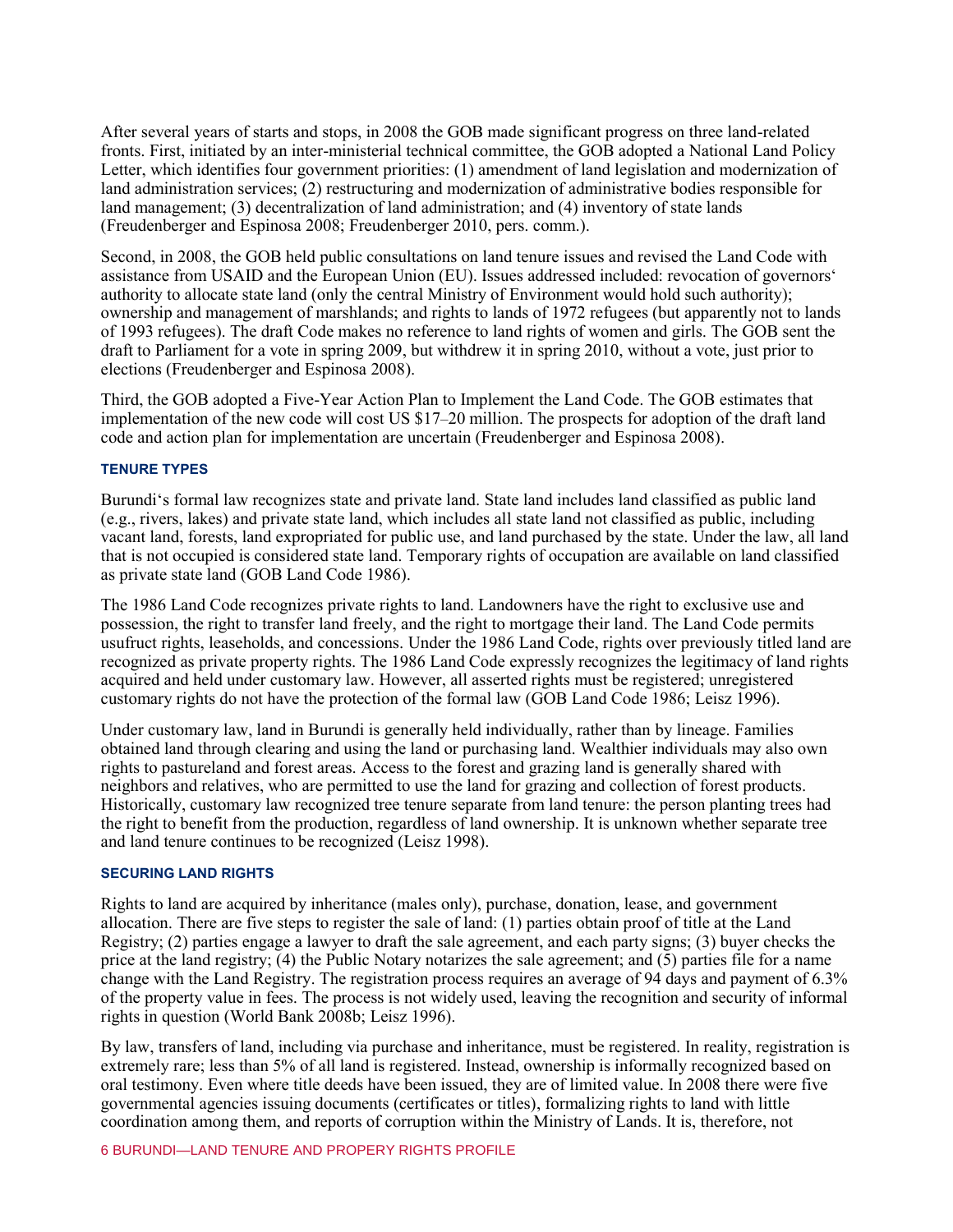uncommon for two documents issued by different agencies to address the same parcel. Under these circumstances, confusion over the legitimacy of documents – and hence legitimacy of ownership claims – is common (Kamungi et al. 2004; Kamungi et al. 2005; ARD 2008a).

Burundi's unique history of periodic violent conflict accompanied by large population displacements has also made the security of land rights problematic. When families have been forced to flee successive waves of conflict, others have come forward to claim and occupy their land. The 1986 Land Code has been used to settle rights in favor of some occupants who have been on the land at least 30 years, while denying rights of refugees from 1972–1973 to return to their land. When the displaced families have returned, it has not always been possible to present claims strong enough to support the eviction of the replacement families, even when there is some residual memory among community members of the original land rights. The result is that rights to land have become highly uncertain for millions of Burundians, and disputes are common. Creative approaches to provide land for returnees have been developed (e.g., peace villages) but there is reportedly some dissatisfaction with these solutions (ARD 2008a; Theron 2009).

Land access and tenure security have long been on the country's political agenda, and a new land code has been under consideration for years. The prospect for progress in the near future is unknown. The 2010 national elections resulted in the ruling party retaining control of the country (IFES 2010a; IFES 2010b; EAC 2010).

# **INTRA-HOUSEHOLD RIGHTS TO LAND AND GENDER DIFFERENCES**

Both custom and law restrict women's access, use and ownership of land. Burundi's patriarchal customs and the patrilineal inheritance system operate to prevent women from owning and inheriting land. Women must rely on relationships with male relatives to secure access. Given the extreme and pervasive poverty in Burundi, particularly among women, the chances of a woman purchasing a

|                                              | <b>BOX 3. LAND AND GENDER INDICATORS</b>                   |                |
|----------------------------------------------|------------------------------------------------------------|----------------|
|                                              |                                                            | <b>Score</b>   |
|                                              | OECD: Measuring Gender In(Equality)-Ownership Rights, 2006 |                |
|                                              | Women's Access to Land (to acquire and own land) (Range:   |                |
|                                              | 0-1; 0=no discrimination)                                  | $\blacksquare$ |
|                                              | Women's Access to Property other than Land (Range: 0-1;    |                |
|                                              | 0=no discrimination)                                       |                |
|                                              | Women's Access to Bank Loans (Range: 0-1; 0=no             |                |
|                                              | discrimination)                                            |                |
| FAO: Holders of Land Classified by Sex, 1993 |                                                            |                |
|                                              | Percentage of Female Holders of Agricultural Land          |                |

parcel of land during her lifetime are slim (Kamungi et al. 2005).

Burundi's Constitution provides that every person has the right to property, guarantees equal rights and equal protection to all Burundians regardless of sex, and prohibits discrimination based on sex. The Constitution recognizes Burundi's adoption and ratification of the Convention on the Elimination of Discrimination against Women (GOB Constitution 1992a; ARD 2008b).

Article 122 of Burundi's Code of Persons and Family, as amended in 1993, provides that the male is the head of household. The Code includes the right to joint management of family property. If a husband is absent, the wife has management rights. In practice, men who will be absent tend to delegate land matters to their male relatives. The Code prohibits polygamy, although the custom is still practiced (Kamungi et al. 2005; UNHCR 2001).

Burundi's formal law grants wives and daughters no right to inherit land. Because daughters leave home at marriage, custom dictates that sons inherit in order to keep the land within the family. Daughters inherit only if there is no male descendent. An unmarried daughter may remain in her natal home and cultivate the land that is not needed by her brothers. Upon her parent's death, an unmarried daughter's access depends upon the good will of her brother (Sabimbona 2001; ARD 2008b).

Over 25% of Burundian women are widows. Although customary law traditionally grants widows a lifetime use-right, that custom is fading given increasing land pressures by a growing population. If in-laws permit a widow to stay on the land, she has no right to sell the land. Widows who are permitted to use in-law family land are vulnerable to land-grabbing by male relatives of the deceased husband, and a childless widow has no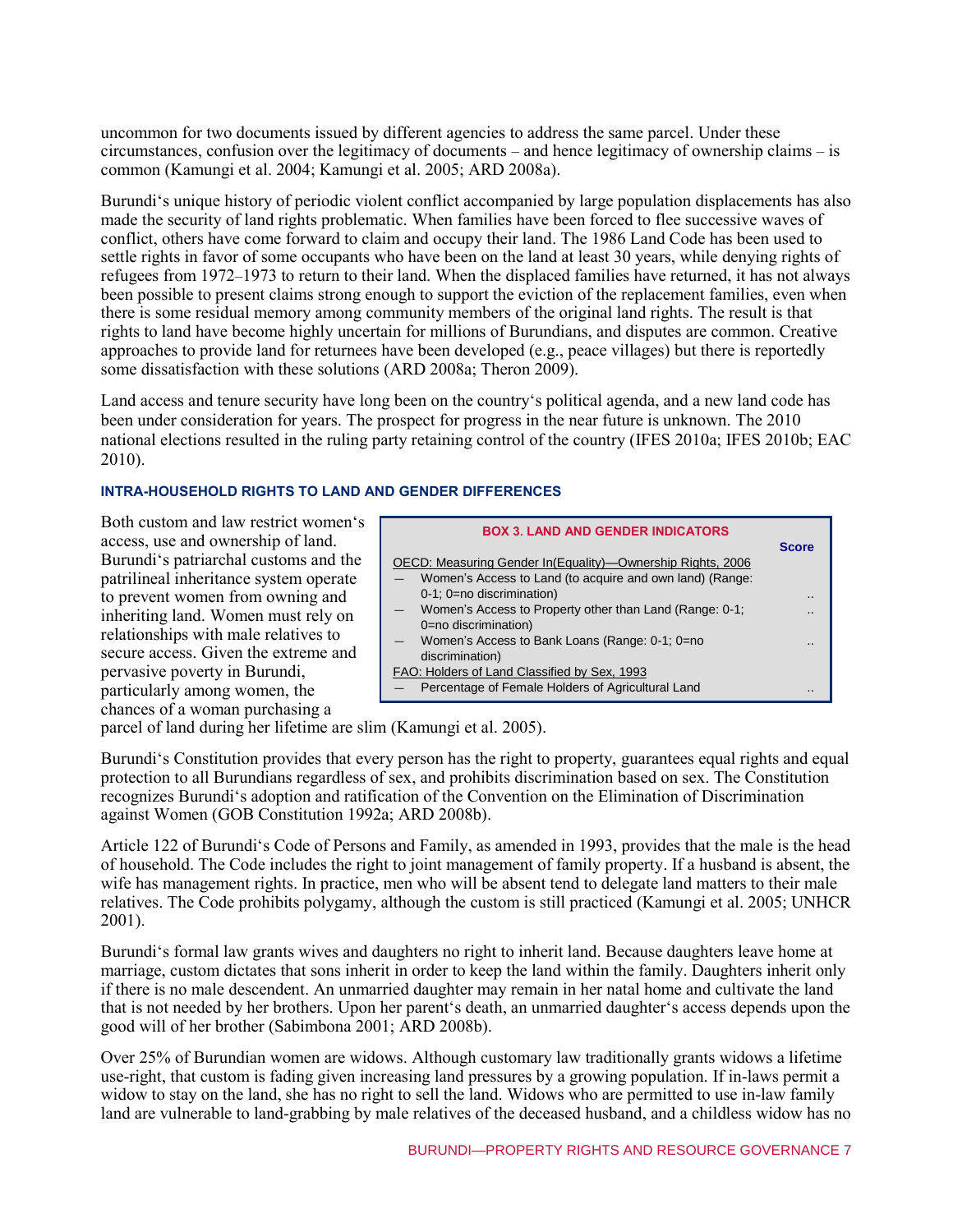rights to use her husband's land. A divorced woman has no right to the land (Kamungi et al. 2005; ARD 2008b; van Leeuwen and Haartsen 2005).

In Burundi's conflict and post-conflict environment, women's access to land is further compromised by repeated displacement. Forty-four percent of displaced households are headed by women and are trying to obtain access to land in a country where searching for land is considered a man's domain. Many of those households are likely to remain landless (Sabimbona 2001).

A draft law reforming Burundi's inheritance and marital property regimes was submitted to the Cabinet in 2006, where it languished for years. The Cabinet considered inheritance rights for women a sensitive and potentially divisive issue and made the unusual request for a national consultation before passage of the draft law. In 2008, several NGOs were successful in convincing the GOB to remove the consultation requirement and return the draft law to the Cabinet for consideration (ARD 2008b; Global Rights 2009).

#### **LAND ADMINISTRATION AND INSTITUTIONS**

Land administration in Burundi is spread across several ministries competing for authority. The Office of Titles and Registration is within the Ministry of Justice. As of March 2008, the Office of Land Use Planning, Cadastre, and Urban Planning was within the Ministry of Environment, Management, and Public Works. Whether that Office shifted into the new Ministry of Environment and Territorial Planning in 2008 is unclear. The Ministry of Agriculture is involved in land-use planning, and the Ministry of Home Affairs is responsible for local administration of state, public, and private land (Freudenberger and Espinosa 2008; ARD 2008a).

Established in 2006 under the Office of the First Vice President, the National Commission for Land and Other Properties (CNTB) operates at the national, provincial, and communal levels. The CNTB has the authority to resolve land disputes, assist vulnerable people to reclaim their land or obtain compensation, and update the inventory of state-owned lands. In part due to its limited funds relative to need, the CNTB is facing challenges in fulfilling its mandate (Theron 2009).

At least five agencies in Burundi are issuing documentation (titles or certificates) for the formalization of land rights. There is little coordination, however, and there is evidence that competing documentation exists for the same piece of land. This ambiguity leads to a great deal of confusion over the legitimacy of documents in the event of transactions or disputes, and in the securing of credit (ARD 2008a).

Some customary institutions in Burundi, such as the village-level system of dispute resolution known as the *Bashingantahe*, continue to have a significant role in local land issues (Theron 2009).

#### **LAND MARKETS AND INVESTMENTS**

Most of Burundi's land changes hands on the informal market. In urban areas, most land in established settlements is owned by the state, with residents holding occupancy rights under formal law. Squatters and residents of most informal settlements usually have no rights recognized under formal law but have rights of occupancy under customary law. In the late 1980's, the urban land market in Burundi was active; both holders of formal and informal occupancy rights and private landholders sold or leased their plots, usually for cash. In some cases the transactions were recording with the municipality, but frequently the transactions were conducted informally (Dickerman 1980).

Land and buildings are the dominant form of security on commercial loans, although lack of clear title for most parcels means that only a small minority of land is available for mortgaging. (About 80% of parcels outside large towns lack clear title.) Such loans tend to be over-secured because foreclosures are difficult to execute, and banks have a limited ability to assess land value (USAID 2008b).

In rural areas, land transactions appear to be relatively frequent as displaced people and refugees return to land, and households seek more land to farm. Land rights are often disputed, and fraudulent transactions, including multiple sales or leases of the same property, are a common cause of conflict (Kamungi et al. 2004).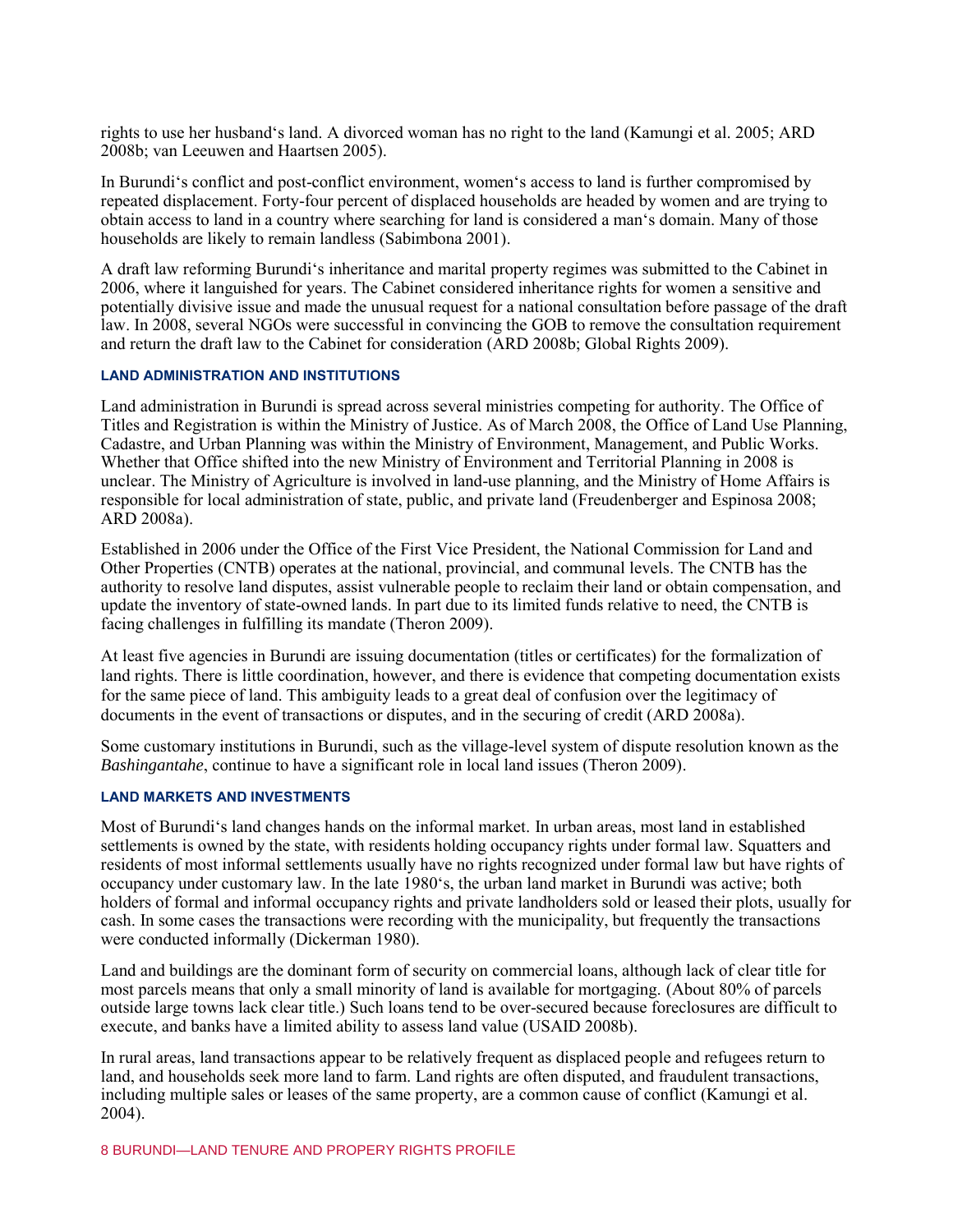#### **COMPULSORY ACQUISITION OF PRIVATE PROPERTY RIGHTS BY GOVERNMENT**

Burundi's Constitution provides that no person shall be deprived of his property except for reasons of —public utility" or for —exceptional and state-approved reasons." The state is required to pay just and prior compensation to landholders. Articles 407–433 of the 1986 Land Code provide procedures for expropriation of land, including declarations of public utility and requirements of public notice. Under the Land Code, the provincial governor must approve of any expropriation of 4 hectares or less of rural land; expropriations larger than 4 hectares require the approval of the Minister of Agriculture. The Minister of Urbanism must approve of urban land expropriations up to 10 hectares. Larger land expropriations require a decree (GOB Constitution 1992a, Art. 36; GOB Land Code 1986).

Abuse of the power of expropriation is common, with expropriated land often allocated to influential political and military elites without adequate compensation being paid to the landowners. Local authorities commonly make decisions about the justness of an expropriation and compensation due based on a mix of statutory and customary law, and their interpretations of both vary widely across provinces (Jooma 2005; Kamungi et al. 2004; USDOS 2009).

#### **LAND DISPUTES AND CONFLICTS**

Land disputes are common in Burundi and are often violent. Land rights, particularly access to land for certain groups, were a contributing factor to the ethnically based civil war. An estimated 90% of all court cases are related to land rights, and 60% of all crimes are linked to land. Disputes occur over claims of ownership and boundaries and are often within families and exacerbated by the waves of displacement and return that took place in response to periods of violent conflicts. Other common causes of disputes are: competing claims of inheritance (including by orphans); expropriation of land; polygamous marriages; and fraudulent land transactions (Theron 2009; World Bank 2008a; Kamungi et al. 2005; ARD 2008a; van Leeuwen and Haartsen 2005).

Land-related disputes are brought before the customary institution (the *Bashingantahe*), the formal court system, or pursued informally with local authorities or NGOs. Disputes related to repatriation of refugees and internally displaced persons (IDPs) may also be resolved by the administrative body, the National Commission for Land and Other Properties (CNTB). A study in nine provinces found that over half of those people with land disputes who sought outside assistance to resolve their claims brought them to the *Bashingantahe* (Kamungi et al. 2005; Theron 2009; van Leeuwen and Haartsen 2005).

The traditional *Bashingantahe* is an organized, village-level body of —wige" men (i.e., known for being true, just, and responsible) that resolves various types of disputes, including those related to land. Decisions of the *Bashingantahe* are not legally binding. Enforcement of such decisions is difficult, particularly when the decisions conflict with customary practice or where a ruling favors an orphan or widow. Traditionally a male-dominated institution, the *Bashingantahe* now includes at least a few women members with decisionmaking authority. Over years of conflict and political crises, the legitimacy of the *Bashingantahe* has deteriorated, and there is some evidence of problems with bias and corruption, but the system has survived (Theron 2009; ARD 2008b).

Resolution of a land dispute within the formal court system is procedurally difficult and a lengthy process. At the lowest level, magistrates have little education and training. The courts have limited budgets, including no funds for field visits, and enforcement of judgments is uncertain. Corruption is an issue, in part due to low judicial salaries. Above the lowest level, there is a perception that the court system is Tutsi-dominated and so few Hutus use the court system to pursue justice (Kamungi et al. 2005; van Leeuwen and Haartsen 2005).

#### **KEY LAND ISSUES AND GOVERNMENT INTERVENTIONS**

The Ministry of Environment and Territorial Planning is promoting the strengthening of national, provincial, and local land-use planning. The government works closely with the World Bank and EU to prioritize development interventions, especially on state lands (Freudenberger and Espinosa 2008).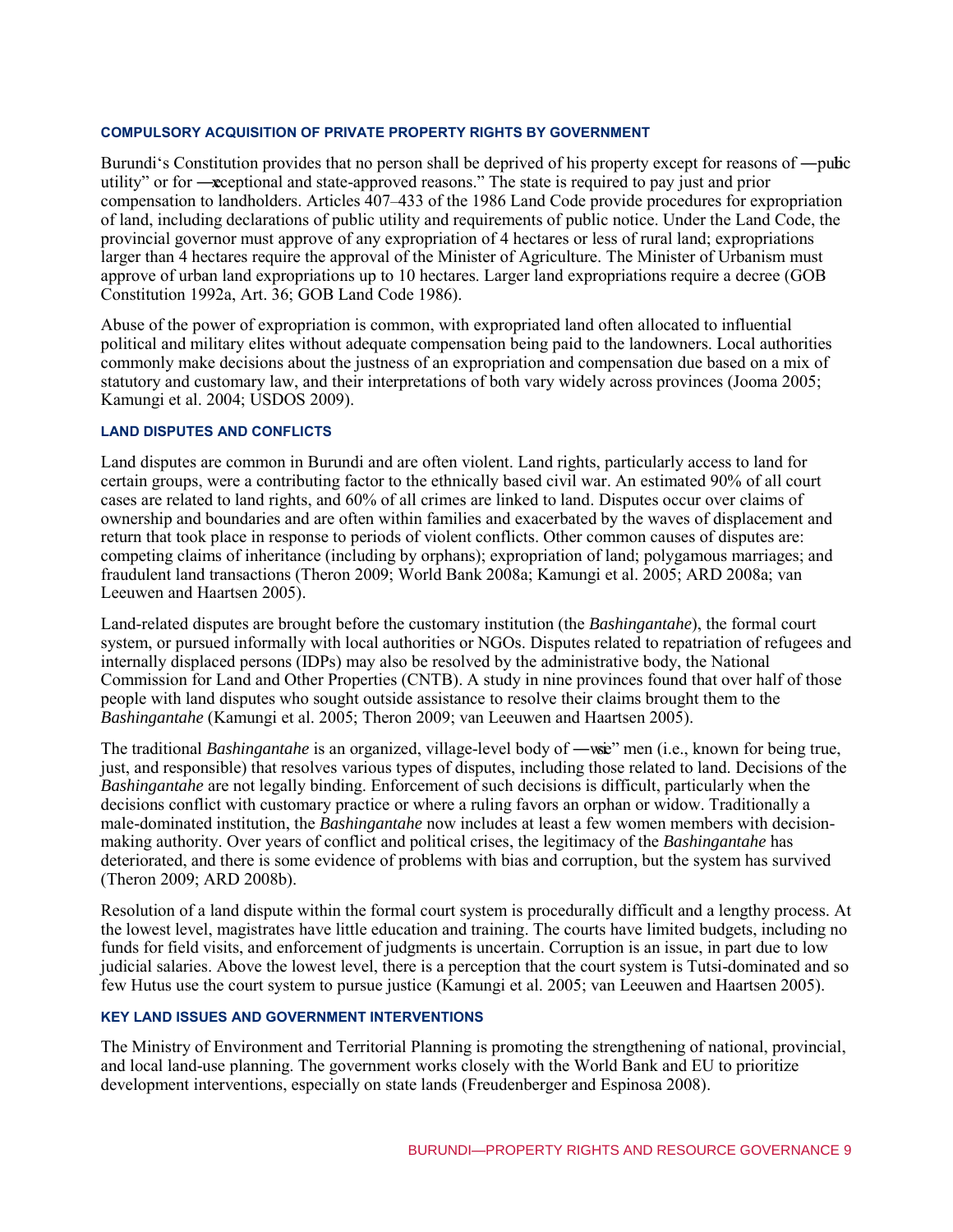#### **DONOR INTERVENTIONS**

There has been significant donor investment in the land sector in partnership with the GOB, primarily related to land law and administration and less so related to land issues of returning refugees and IDPs. USAID, through the Burundi Policy Reform Program, and the EU, through the Good Governance (*Gutwara Neza*) project, provided legal drafting assistance to the interministerial committee on revising the draft Land Code, the National Land Policy Letter, the Five-Year Action Plan, and a country-wide public consultation. USAID also has provided comments on the draft Inheritance Law. The EU's Gutwara Neza project conducted a land offices (*guichets fanciers*) pilot in two provinces (Freudenberger and Espinosa 2008).

The Swiss launched a three-year pilot program of decentralized land management in two *communes* in the province of Ngozi. As of 2009, the Belgian development agency will support local community planning and rural development in one province. As part of that project, the Belgians will support land formalization and registration of public and private lands. The GOB and the United Nations High Commissioner for Refugees (UNHCR) have been working closely to develop a strategy to settle returning refugees, resulting in the creation of —Pace Villages" or integrated village development for returnees (Freudenberger and Espinosa 2008).

Several donors are investing in improving the capacity of the *Bashingantahe*, including the United Nations Development Programme (UNDP) and the United Nations Educational, Scientific and Cultural Organization (UNESCO). There are a number of NGOs providing assistance to community members in resolving land disputes, including The African Centre for the Constructive Resolution of Disputes (ACCORD), *Advocats Sans Frontières*, the Burundi Women Lawyers Organization, and the Norwegian Refugee Council. Despite their efforts, demand far outweighs supply (Theron 2009).

## **2. FRESHWATER (LAKES, RIVERS, GROUNDWATER)**

#### **RESOURCE QUANTITY, QUALITY, USE AND DISTRIBUTION**

Burundi straddles the Nile and Congo basins and has abundant groundwater and freshwater resources. The country has three large lakes, including Lake Tanganyika (one of the world's largest freshwater lakes) and significant wetlands and marshland. Most of the country receives between 1300–1600 millimeters of rainfall per year, with the wettest areas in the northwest (Hobbs and Knausenberger 2003; Banderembako 2006; World Bank 2008a; GIEWS 2010).

Despite these significant resources, access to water in Burundi has been challenged: the country experienced several droughts between 2004 and 2006; marshes and wetlands have been drained or used seasonally for agricultural production; and infrastructure for water delivery fell into serious disrepair or was destroyed during the conflicts in the 1990s and early 2000s. Urban water supply in Burundi dropped from over 70% coverage in 1993 to 60% coverage in 2008. In rural areas, 40% of the population has access to safe drinking water. In a World Bank Institute study, 50% of respondents reported paying bribes to obtain access to safe drinking water. Between 66% and 78% of all reported illnesses are the result of lack of access to safe drinking water and sanitation (Hobbs and Knausenberger 2003; Banderembako 2006; World Bank 2008a).

Water use in Burundi is shared by the following sectors: agriculture (77%), domestic (17%), and industry (6%). Irrigation is limited to surface irrigation (ponds, ditches, and furrows) and is poorly developed (FAO 2007; FAO 2005).

With limited mechanisms for erosion control, rainwater is accelerating land degradation in Burundi. Sedimentation in waterways, wetlands, inland lakes, and Lake Tanganyika is causing loss of fish and wildlife habitat, filling channels and lakes, and spreading pollutants (Banderembako 2006; USFS 2006).

#### **LEGAL FRAMEWORK**

Burundi's 1992 Water Code, (*Décret n° 1/ 41 du 26 novembre 1992 portant institution et organization du domain public hydraulique*), currently under revision, governs the country's water resources. Burundi's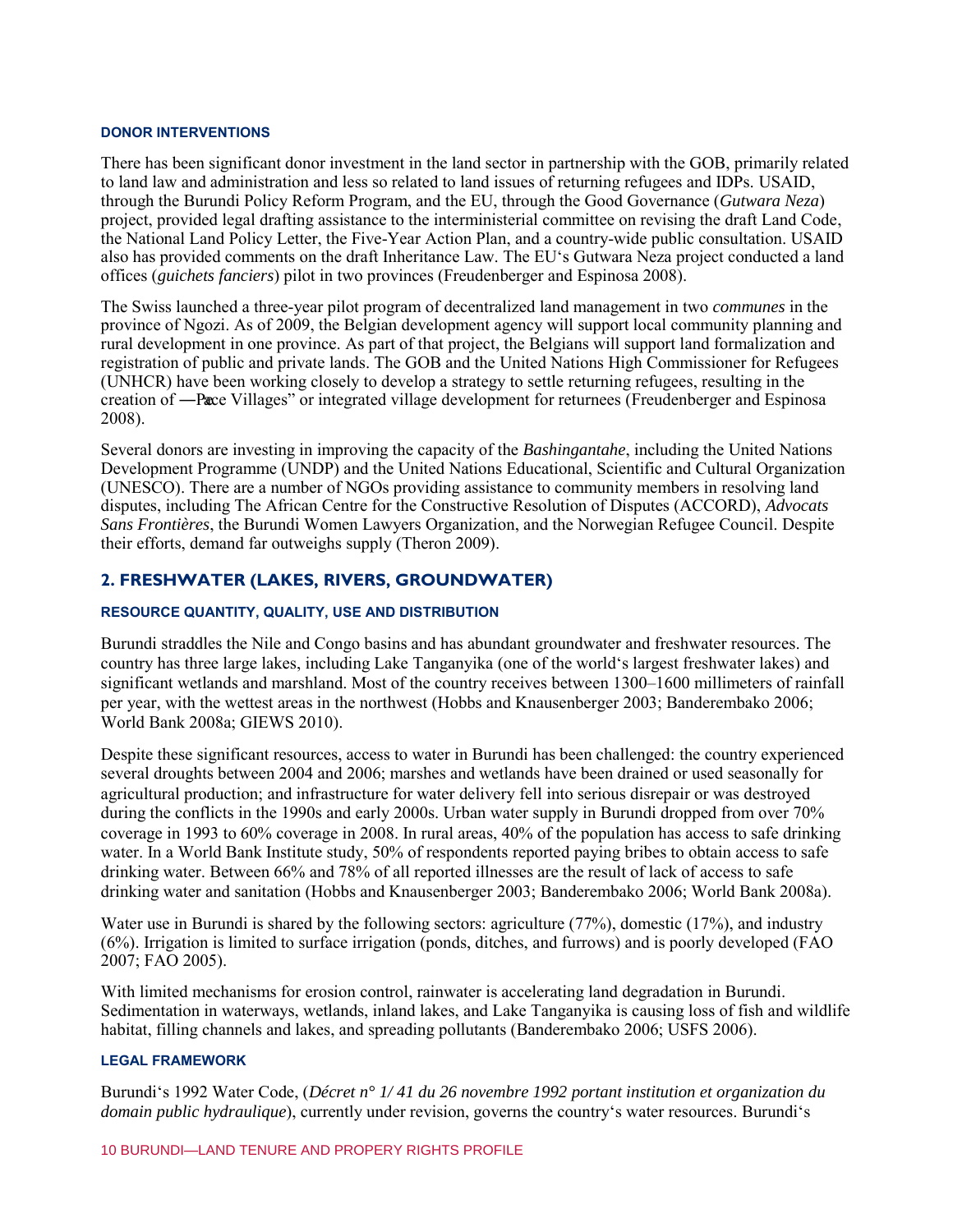water is within the public domain, and the Water Code governs rights of access to groundwater, lakes and water courses, as well as the distribution of drinking water. The Code includes provisions that were designed to: (1) ensure conservation of water and protection of aquatic ecosystems; (2) supply drinking water to the population and protect water resources from pollution; and (3) develop water as an economic good and respond to the water needs of all sectors of the national economy. Order in Council No. 1/196 of 2 October 1968 gave the public utility for water and electricity (REGIDESO, *Régie de Production et de Distribution de l'Eau et de l'Electricité*) a monopoly over water catchment and distribution, and Decree No. 100/072 of 21 April 1997 delineated responsibilities for water distribution and management between the Directorate General of Rural Water and Electricity (DGHER) and REGIDESO (GOB Water Code 1992b; ADF 2005).

In 2000, Burundi adopted Law No. 1/014, which sets out a framework to support private sector engagement in the provision of drinking water and energy, including a regulatory body and development fund. Law No. 1/014 also eliminated REGIDESO's monopoly over the provision of drinking water and energy and provided that REGIDESO and DGHER are delegated public service providers operating under a to-be-established regulatory body. Order in Council No. 1/011 of 8 April 1989 reorganized municipal administration, and the GOB transferred some functions relating to management and maintenance of water and sanitation infrastructure to the *communes* (ADF 2005).

Other laws governing Burundi's water resources include: (1) the Environment Code (Law No. 1/010 of 30 June 2000), which addresses issues of water resources management and conservation and the development and protection of watersheds and land; and (2) the Public Health Code (Order in Council No. 1/16 of 17 May 1982), which requires that all projects relating to water catchment have the prior authorization of the Minister in charge of health (ADF 2005).

MWEM's Water Sector Policy (2005–2007) expresses the government's commitment to ensuring the quality and quantity of water needed to meet the demands of the different users. The policy goals are to: (1) improve knowledge of water sources for efficient, equitable, and sustainable management of water resources; (2) increase the water and sanitation coverage; and (3) achieve better coordination among sector players (ADF 2005)

#### **TENURE ISSUES**

Burundi's 1986 Land Code provides that the state owns Burundi's rivers, lakes, and water resources. The 1992 Water Code provides that, with the exception of domestic use (including water for livestock and gardens), all water access requires a specific authorization or government concession. Regulations govern the conditions of extraction of water from groundwater sources or surface water sources for plantation development, irrigation, or other non-domestic uses. All rights granted are subject to the terms of these regulations, are temporary, and are revocable. All water users are required to use water resources in a manner that avoids pollution and the spread of waterborne disease (GOB Land Code 1986; GOB Water Code 1992b).

The 1992 Water Code provides for the establishment of Water User Associations, which, once properly constituted, can obtain authority for management of water resources at local levels (GOB Water Code 1992b).

#### **GOVERNMENT ADMINISTRATION AND INSTITUTIONS**

A number of institutions are involved in the management of water resources, resulting in overlapping responsibilities in some areas. The Ministry of Water, Energy and Mines (MWEM) leads policy formulation through the Directorate General for Water and Energy. Under MWEM, REGIDESO is responsible for catchment, treatment and distribution of drinking water in urban and urbanizing centers. The Directorate General of Rural Water and Electricity (DGHER) oversees and coordinates access to drinking water in rural areas, with some authority passed to 34 communal water authorities (RCEs). Water User Associations are responsible for maintaining local water points (UN-Habitat 2007; USAID 2008a; ADF 2005).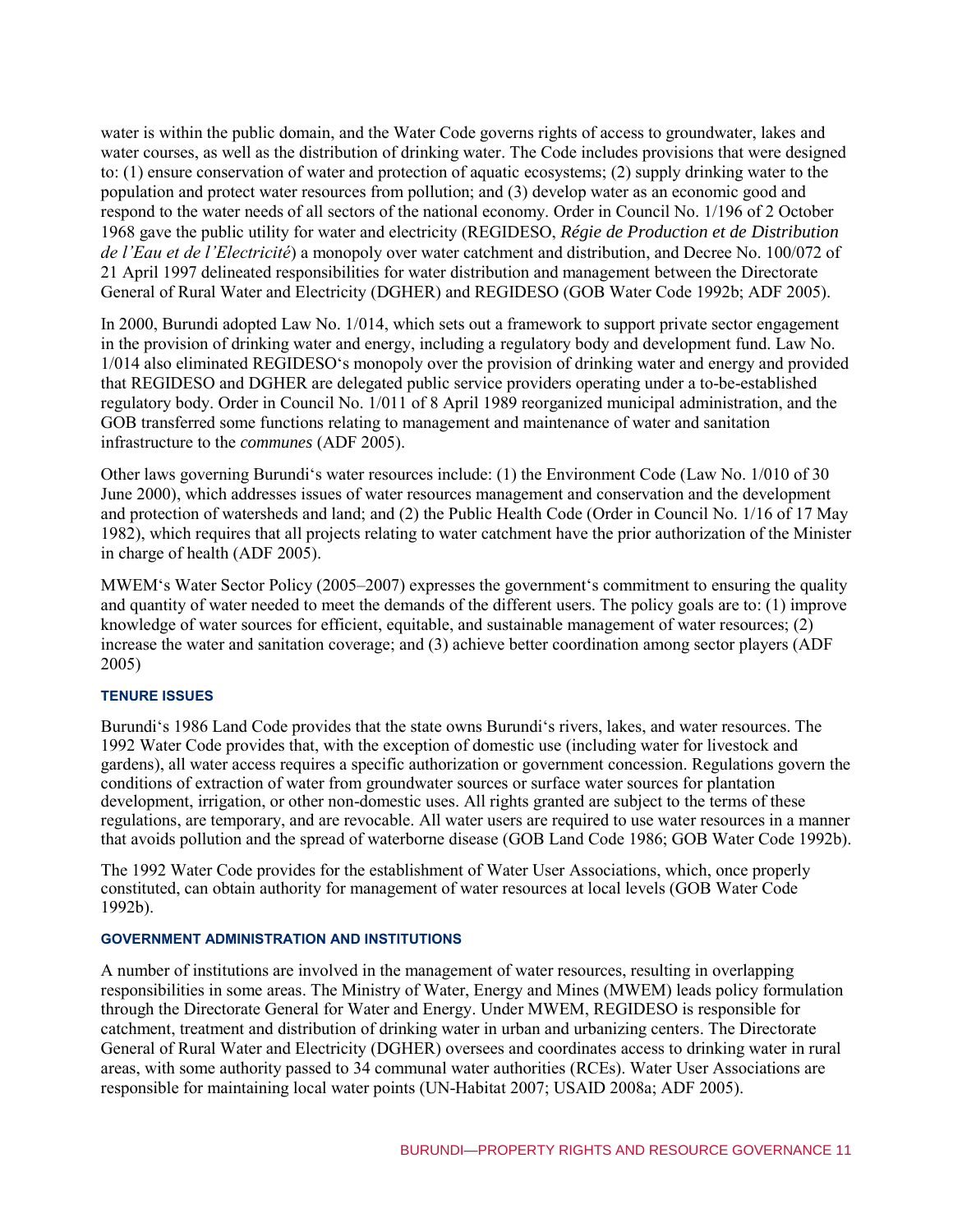The establishment of the Communal Water Authorities coincided with the 1993 outbreak of violence in Burundi. Infrastructure was destroyed, RCEs lack management capacity, and few users paid water rates. In 2005, only 16 of 34 *communes* had operational RCEs, and only about half of those were able to collect water rates. Authority was transferred to the municipal level, but with no better results overall. Donors have been supporting efforts to revitalize the RCEs on a pilot basis as privately managed nonprofit organizations, with some promising results (ADF 2005).

#### **GOVERNMENT REFORMS, INTERVENTIONS AND INVESTMENTS**

With the support of USAID's Burundi Policy Reform initiative, in January 2010 the Ministry of Water, Environment, Spatial Planning and Urban Development organized a workshop consultation on the draft revision of the 1992 Water Code. The ministry noted that the sector suffers from lack of appropriate standards, lack of coordination, unclear delineation of responsibilities among various government bodies, and poorly developed and managed data and information. As a result the country does not have sound management of its water resources. USAID expressed its commitment to working with the government to develop a legal framework governing the country's water resources (GOB 2010b).

Under its National Water Master Plan, the GOB is working to improve management of watersheds in order to protect water sources and increase the domestic water supply. The GOB's objectives for the water sector are to identify efficient and equitable means of meeting demands for potable water and other uses, to improve the availability of water at an affordable price, to coordinate sectoral interests, and to achieve optimal use of water to support sustainable development. The Government's objective in the rural sector is to be able to provide a water source within less than a 500-meter radius of each household between now and 2015. To that end, the government identified the following areas for attention: (1) rehabilitation and development of water sources and water supply networks; (2) strengthening of water production plants; (3) and improving the capacities of existing Communal Water Authorities (ADF 2005).

#### **DONOR INTERVENTIONS AND INVESTMENTS**

In FY2009, the USAID-sponsored Burundi Policy Reform Program shifted its focus from the land sector to water resources management (among other foci) in recognition of the political support behind water reforms. USAID has been providing technical and financial support to assist the government in developing a new legal framework for the water sector, including organizing consultations with local government, communities, and civil society organizations and convening the stakeholders workshop in January 2010 to work on revisions to the 1992 Water Code (GOB 2010b; USAID 2009).

GTZ has been one of the largest donors to Burundi's water sector and plays a lead role in coordinating donor activities. In partnership with the Ministry of Water, Energy and Mines and other ministries, GTZ is implementing a major water and sanitation program in three rural areas, funded by KfW Entwicklungsbank (KfW Development Bank). GTZ is also working on the development of guiding principles for a new water policy and supporting legal framework (GTZ n.d.; USAID 2009).

The World Bank's US \$50 million Multi-Sectoral Water and Electricity project (2008–2013) was designed to: (1) increase access to water supply services in peri-urban areas of Bujumbura; (2) increase the reliability and quality of electricity services; (3) increase the quality and reliability of water supply services, with primary focus on Bujumbura; and (4) strengthen the public utility (REGIDESO)'s financial sustainability. The FY2009 Statement of Project Execution (SOPE) reports that due to delays in the processing of procurements, no reportable progress was made in FY2009 (World Bank 2009b).

Other donors involved in the water sector include the African Development Bank (ADB), for rehabilitation and development of urban services and integration of water management; the EU, for rural and peri-urban water infrastructure development and capacity-building; the Austrian Cooperation, for water resources management and planning; and the United Nations Children's Fund (UNICEF), for hygiene and sanitation awareness and capacity-building of rural drinking water and sanitation facilities. As part of its Lake Victoria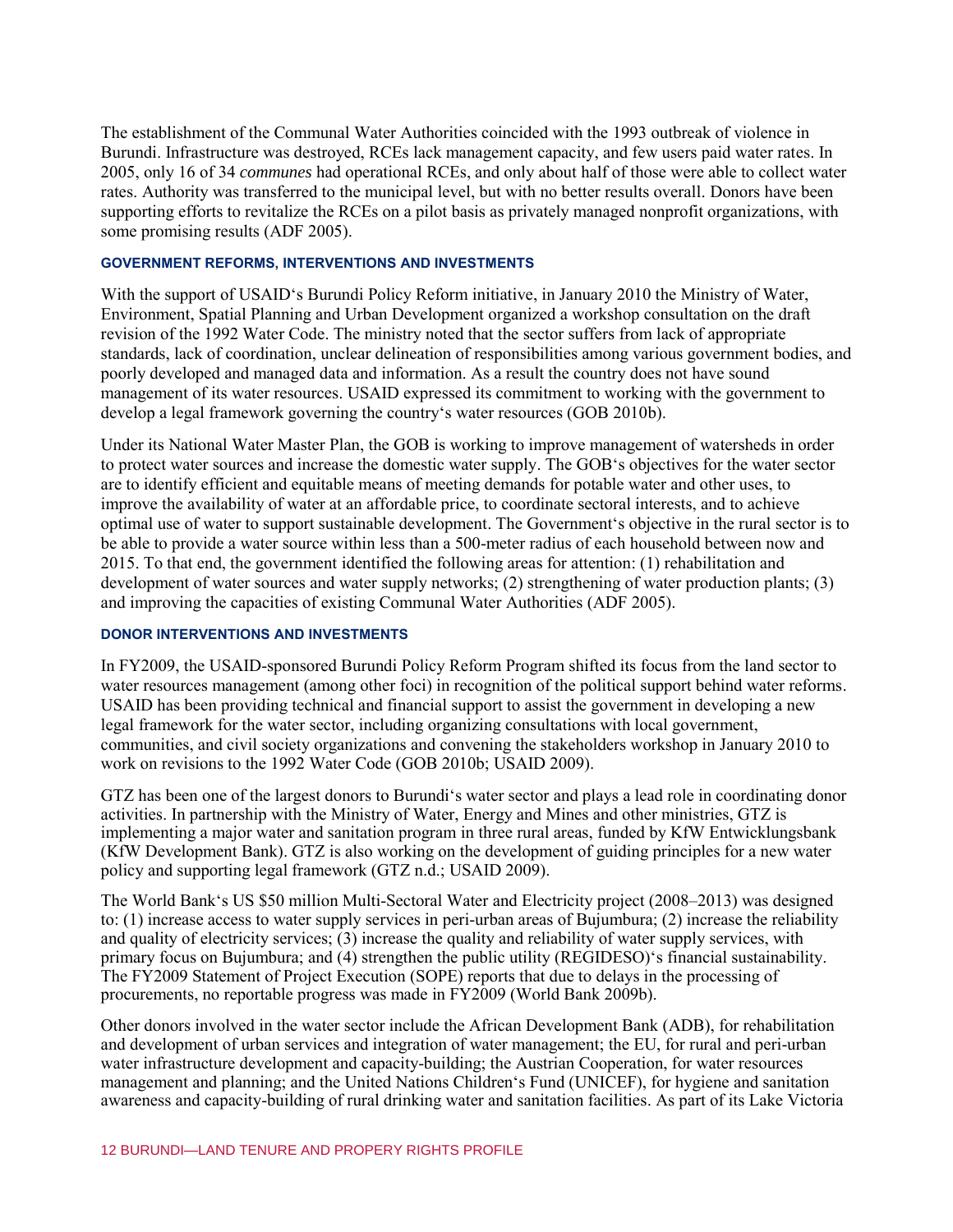Region Water and Sanitation Initiative, UN-Habitat proposed significant reforms for the water and sanitation sector, including piloting those reforms in three rural areas (USAID 2008a; UN-Habitat 2007).

# **3. TREES AND FORESTS**

#### **RESOURCE QUANTITY, QUALITY, USE AND DISTRIBUTION**

About 6% of Burundi's total land (152,000 hectares) is forest, only 14% of which is natural forest. The balance is plantation forest, which has been expanding since 2000 in an effort to meet the needs of the population for fuelwood and timber and to restore tree cover. Most of the country's remaining natural forest is found along the Congo-Nile ridge, which has dense montane forests in the highlands and xerophilous vegetation on the summits. The western plains have some original savanna forests and semi-deciduous forests along Lake Tanganyika and in the southern region, a nature reserve protects 3000 hectares of primarily montane forest (Athman et al. 2006; Koyo 2004).

Protected areas cover 4.5% of the total land and include national parks, reserves, and protected landscapes, which are forested tracts intermixed with agricultural land. The country's largest national park, Ruvubu, covers 50,800 hectares in the northeastern part of the country and includes tree savanna, open forests, gallery forests, and swamps. The mountainous Kibira National Park spans 40,000 hectares in northwestern Burundi and is the source of two-thirds of Burundi's water. Half of Burundi's hydroelectric energy is produced by the park's dam. Together with Nyungwe National Park across the border in Rwanda, Kibira is the largest remaining tract of mountain forest in East Africa and considered the most wildlife-rich ecosystem in the Albertine Rift (a network of valleys in Burundi, Rwanda, Tanzania, Uganda, and the Democratic Republic of Congo). The Kibira National Park is home to 98 species of mammals, including rare owl-faced monkeys, 200 species of birds, and 644 plant species (Nzojibwami 2003; IRIN 2002).

The Batwa (also known as the Twa or pygmies) are Burundi's forest people, hunter-gatherers who traditionally lived in small groups and depended on the forests for their livelihoods. Between 40,000 and 80,000 Batwa live in Burundi, mostly in extreme poverty. The Batwa's historical occupancy of the forests did not confer formal, statutory rights to the land, and as incompatible uses were introduced into forested areas (such as farming, wildlife conservation, agribusiness, and pasture) the Batwa were forced from the land. Almost all Batwa are landless (Amani 2009; FPP 2008; Jackson 2003).

Burundi has had one of the world's highest rates of deforestation, since colonial times losing forests covering about 34% of total land area. The forests have provided wood for fuel, charcoal-making, furniture and construction, and land for cultivation. During the war, combatants often sought refuge in the forests, and opposing forces set fires and destroyed resources to expose enemy locations. Following the war, the return of refugees and IDPs has resulted in small-scale clearing for fuelwood. Between 2000 and 2005, deforestation occurred at an annual rate of 5.2% (Hobbs and Knausenberger 2003; USFS 2006; World Bank 2008a; Athman et al. 2006).

#### **LEGAL FRAMEWORK**

The 1985 Forestry Code (Act No. 1/02 of 25 March 1985) and directives under that Code govern the types, allocation, and use of forestry resources. Decree No. 100/47 of 3 March 1980 established the National Institute for Nature Conservation and Environment (INECN), taking its current name in 1989 (by Decree No. 100/188 of 5 October 1989) (FAO 2010; Koyo 2004; Leisz 1996; Hobbs and Knausenberger 2003).

Burundi's forest policy dates from 1999 and is contained in the Ministry of Land Planning and the Environment's sectoral policy. The policy framework calls for: revisions to the legal framework governing forests; development of agroforestry; strengthening of forest management; protection of natural ecosystems; development of information systems to monitor natural resources; and capacity-building for forest personnel. Most of the efforts to implement forest policy have related to the development of agroforestry and plantations for reforestation and to provide wood for energy (Koyo 2004; FAO 2010).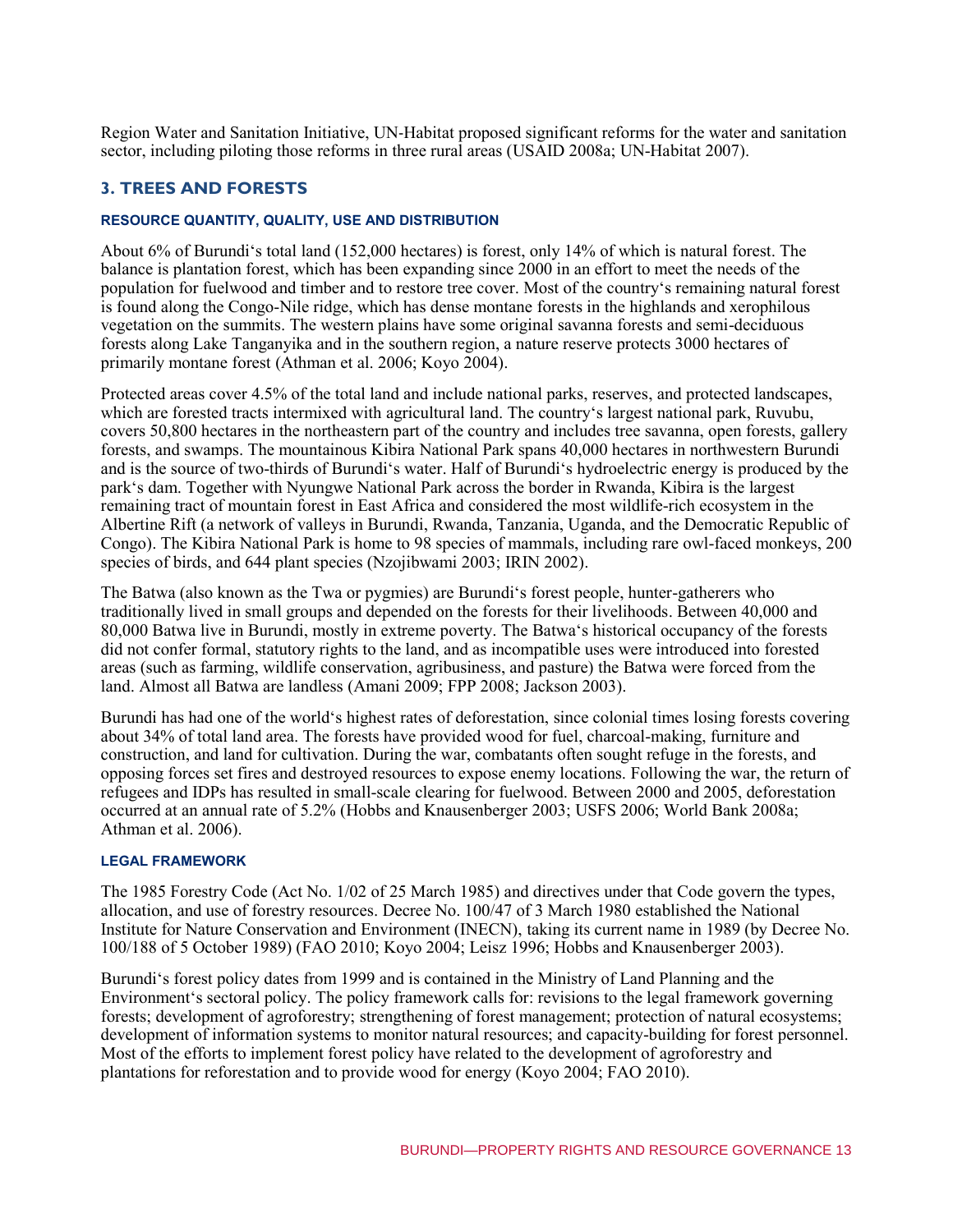#### **TENURE ISSUES**

Under formal law, forestland and forest resources are owned by the state, *communes* (local authorities), or private individuals. The Forest Code governs all forests, regardless of ownership, and sets various restrictions on forest use. The Forest Code bans clearing in state forests and afforested areas and sets rules for clearing on communal and private forestland. Burning crop residues, grazing land, and other agricultural practices are restricted, and the forest service has authority to impose penalties for noncompliance. However, in most areas of the country, the Forest Code is not enforced: the population's dependence on forest resources for livelihoods is great, and the forest service lacks human and financial capacity to enforce the restrictions on access and use (USFS 2006; Hobbs and Knausenberger 2003; Koyo 2004).

State forests include natural forests, which are inalienable and within either national parks or protected forest reserves. State plantations are usually 10 or more hectares, while communal plantations, which are managed by local communal authorities, are less than 10 hectares. Protected landscapes are areas that have integrated state forestland (primarily plantations) with private agricultural and forestland in an effort to encourage local residents to protect the forests. Harvesting of plantation trees is by permit. Management of state and communal plantations and protected landscapes has been haphazard. The need for fuelwood, access to agricultural land, and timber for construction has resulted in the loss of many plantations (Leisz 1996; Hobbs and Knausenberger 2003; Koyo 2004; Athman et al. 2006).

Private forests are usually managed as micro-plantations devoted to agroforestry. These plantations incorporate trees into other rural activities and raising of livestock (Koyo 2004).

#### **GOVERNMENT ADMINISTRATION AND INSTITUTIONS**

The Ministry of Water, Environment, Territory Management and Urbanism has responsibility for the country's forests. The ministry, which was reorganized and includes the former Ministry of Territory Management and Environment, includes the Department of Forestry, which has primary responsibility for plantation forests outside protected areas. The National Institute for the Environment and Conservation of Nature (INECN) has management responsibility for Burundi's natural forests, national forest reserves, and plantations within protected areas (GOB 2010a; ERA 2009; Hobbs and Knausenberger 2003).

Burundi has limited government capacity to manage its forests or undertake forest-related programs. In most areas, the country's national forests are subject to unrestricted illegal harvesting, clearing for agriculture, and collection of fuelwood. The government has engaged local communities in plantation projects, but results have been mixed, with economic pressures on the population often overwhelming the government's capacity to manage sustainable-use programs (Koyo 2004; Banderembako 2006).

#### **GOVERNMENT REFORMS, INTERVENTIONS AND INVESTMENTS**

Along with Cameroon, the Central African Republic, the Republic of the Congo, the Democratic Republic of the Congo, Gabon, Equatorial Guinea, Chad, São Tome/Príncipe, and Rwanda, Burundi is a member of the Central African Forests Commission (COMIFAC). COMIFAC is the primary authority for decision-making and coordination of subregional actions and initiatives pertaining to the conservation and sustainable management of the Congo Basin forests. COMIFAC was established in 1999 with the signing of the Yaoundé Declaration, which recognizes the protection of the Congo Basin's ecosystems as an integral component of the development process and reaffirms the signatories' commitments to work cooperatively to promote the sustainable use of the Congo ecosystem in accordance with their social, economic, and environmental agendas. COMIFAC's action plan (*Plan de Convergence*) (2003–2010) identifies its major themes as: harmonization of forest policy and taxation; inventory of flora and fauna; ecosystem management; conservation of biodiversity; sustainable use of natural resources; capacity-building and community participation; research; and innovative financing mechanisms (CARPE/COMIFAC 2010).

In late 2009, the Ministry of Water, Environment, Territory Management and Urbanism (*Ministre de l'Eau, de l'Environnement, de l'Aménagement du Territoire et de l'Urbanisme*) granted approval to Ecosystem Restoration Associates (ERA), a wholly owned subsidiary of Canadian ERA Carbon Offsets Ltd, to proceed

14 BURUNDI—LAND TENURE AND PROPERY RIGHTS PROFILE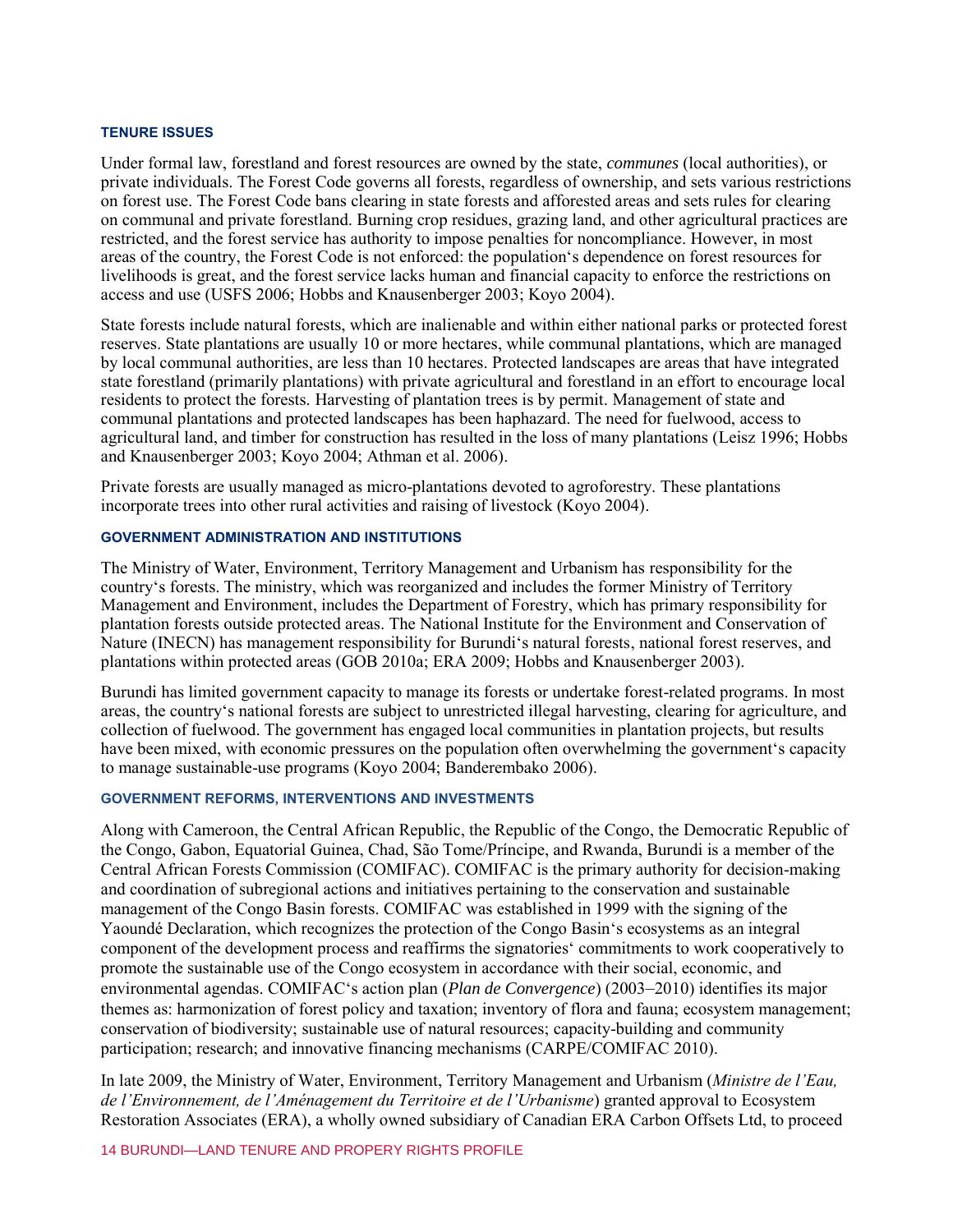with the design of a reforestation carbon offset project within and adjacent to the Kibira National Park. ERA is implementing the project through the Green Belt Action Group (*Action Ceinture Vert pout l'Environement*, ACVE) and the Rural Development Foundation (*Fondation pour le Development de la Monde Rurale*, FDMR) and has pledged to use local labor for the establishment and maintenance of nurseries, planting, tending seedlings, and forest protection. The GOB transferred the rights to the carbon offsets to ERA, which will sell them on the voluntary carbon market. ERA has pledged to use a portion of the proceeds to create income-generating programs for local communities (ERA 2010; ERA 2009).

The National Institute for Nature Conservation and the Environment (INECN) has engaged local communities in forest management programs in Kibira National Park since the 1970s. The program has had various components over the years, including plantation development and ecotourism activities. Over the decades of its operations, the development of watchdog committees has proved to be the most sustainable. The committees identify local forest uses and work with park officials to develop plans for local use of forest resources in exchange for assistance preventing destructive practices, such as illegal harvesting of wood, setting fires, and clearing land for cultivation. INECN has called for more support from donors to improve technical knowledge of sustainable forest management and conduct forest inventories (Nzojibwami 2003).

With the support of the Wildlife Conservation Society (WCS), the governments of Burundi and Rwanda agreed to protect a large area of mountain forest in the Nyungwe-Kibira Landscape that provides habitat for chimpanzees and other vulnerable species (*Mongabay* 2008).

# **DONOR INTERVENTIONS AND INVESTMENTS**

Burundi is a partner country within USAID's Central African Regional Program for the Environment (CARPE) initiative aimed at promoting sustainable natural resource management in the Congo Basin. CARPE programs help governments implement sustainable forest and biodiversity management practices, strengthen environmental governance, and work to monitor forests and other natural resources throughout the region. CARPE is currently focusing on 12 priority landscapes that do not currently include Burundi's forests (CARPE/COMIFAC 2010).

The National Committee of the Netherlands (IUCN) initiated the EUR €68,680 Valorization of Native Tree Species of Burundi project in 2009 to improve awareness, knowledge, and hands-on experience on the potential role of indigenous tree species in agroforestry in Burundi. The main activities planned are: research regarding local use of indigenous species for agroforestry; organization of a conference and roundtable on management of forestry resources in Burundi to discuss current agroforestry practices; generation of attention for indigenous alternatives; and the creation of 60 hectares of pilot sites for reforestation with indigenous tree species (60 hectares). The Burundian Agricultural Research Institute (ISABU) and provincial agriculture department will provide technical support and will monitor the planted trees after the project (IUCN 2009).

The US Forest Service, which conducted a natural resources assessment for the government in 2006, plans to partner with the government and USAID to assist in the development of improved watershed-level resource protection efforts – including nurseries, reforestation, and erosion control – and strengthen the policy framework protecting the country's forests. USAID FY 2011 involvement in this area will consist in water rehabilitation under the MYAP program and clean water and sanitation under the GDA-WADA project.

The last large watershed protection program in Burundi was funded and managed by UNDP and the Food and Agriculture Organization (FAO) in the late 1990s and early 2000s. The Support for Environment Restoration and Management project (1997–2002) was active in five areas of the country and included components dedicated to reforestation of rocky ridges to reduce runoff and limit the impact of erosion. The project trained students at Burundi's Agricultural Technical Training Institute in participatory forestry and agroforestry management, including experimental agroforestry management measures for farmers (Koyo 2004).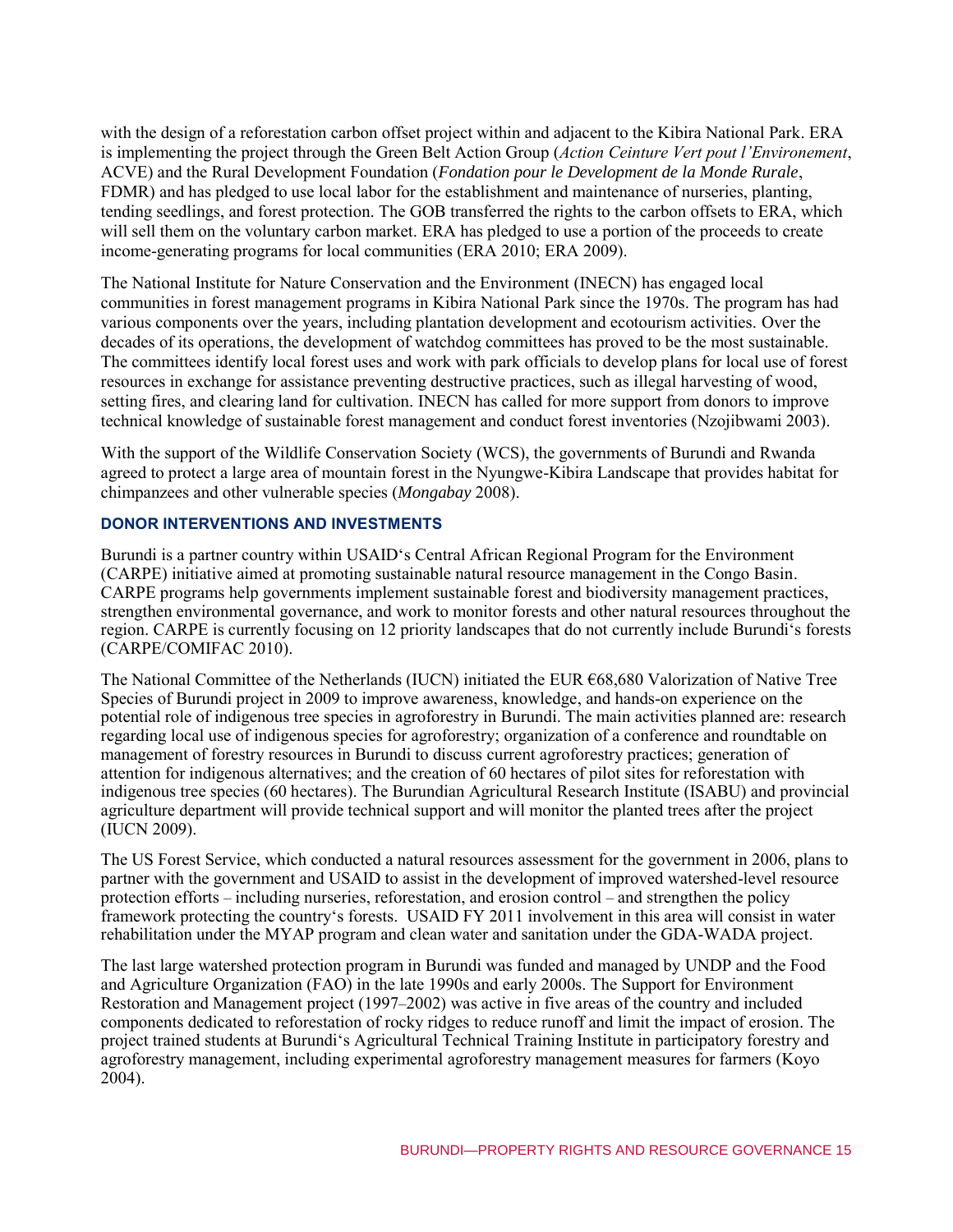# **4. MINERALS**

#### **RESOURCE QUANTITY, QUALITY, USE AND DISTRIBUTION**

Although Burundi is not a globally significant producer or consumer of minerals, the country has commercial quantities of nickel (6% of known world reserves), phosphates, vanadium, peat, and alluvial gold, and niobium and tantalum are produced on an artisanal scale. The country also has deposits of iron, limestone, uranium, titanium, carbonatites, and cassiterite under varying exploration and production efforts. Burundi exported 2170 kilograms of gold in 2008, with between a quarter and a half produced by artisanal miners. Most mining takes place in Kirundo, Kayanza, Muyinga, and Citiboke provinces (Yager 2009; GOB 2006).

Only a small number of companies are active in Burundi's mining sector, although the number of foreign companies engaged in exploration is increasing. The privately owned company *Comptoir Minier des Exploitations du Burundi SA* (COMEBU) is mining gold, niobium, tin, tungsten, and tantalum. The Stateowned *Office National de la Tourbe* (ONATOUR) produces peat, and artisanal miners produce alluvial gold. The government awarded the British company Surestream Petroleum Ltd. exploration licenses on land near Lake Tanganyika. The company is proceeding with its environmental impact assessment in 2010, with a seismic study to follow in 2011. The government identifies the lack of sufficient, reliable energy as the biggest challenge to growth in the sector (Yager 2009; Backer and Binyingo 2008; Davenport 2008; Surestream 2010).

Mining activities have caused environmental damage in many areas. Artisanal mining for tantalum (coltan) takes place in hundreds of sites in northern Burundi. The operations remove natural soil cover, exposing bare rock that can leech toxic and radioactive elements. The course tailing fill natural waterways and flow over fertile land in valleys. Brick quarries are often established on hillsides, along flood plains, on channel banks, and in wetlands. The quarries cause sedimentation and erosion, with serious loss of soil and soil productivity (Athman et al. 2006; Biryabarema et al. 2009).

#### **LEGAL FRAMEWORK**

The Mining and Petroleum Act of 1976 (amended 1982) is the primary law governing allocation and use of mineral resources. Other laws include Decree Law No. 1/41 of 26 November 1992 on the Organization of Public Hydraulics; regulations to the 1976 Mining and Petroleum Act; and Revision to the Investment Code of Burundi, 6 September 1967. The Mining Code, which some legal practitioners describe as investorfriendly but outdated, is being revised (Backer and Binyingo 2008).

#### **TENURE ISSUES**

The Mining and Petroleum Act of 1976 provides for authorizations, permits, licenses, and concessions for mineral and petroleum resources:

- 1. *Authorizations to prospect* are granted for a pre-defined perimeter for two years and are renewable. The authorization is non-exclusive, non-transferable, and revocable and does not grant any title in the minerals.
- 2. *Research permits* are granted by governmental decree to applicants who can demonstrate sufficient technical and financial capacity to: establish the existence of deposits discovered at the prospecting stage; evaluate the reserves in terms of quantity and usefulness; and evaluate the conditions for the mining or production of the resources, their development, and the opportunities for industrial use and processing. Research permits require a public procurement procedure. Permits are exclusive and transferable subject to prior authorization. Prior to expiration of a research permit, the permit-holder has a right to an exploitation license provided that there is sufficient proof of the existence of a deposit within the perimeter for which the permit was granted.
- 3. An *exploitation license* grants the right to industrial processing of minerals, their transformation, trading, and exportation. Exploitation licenses are available for 5-year terms, with two renewals.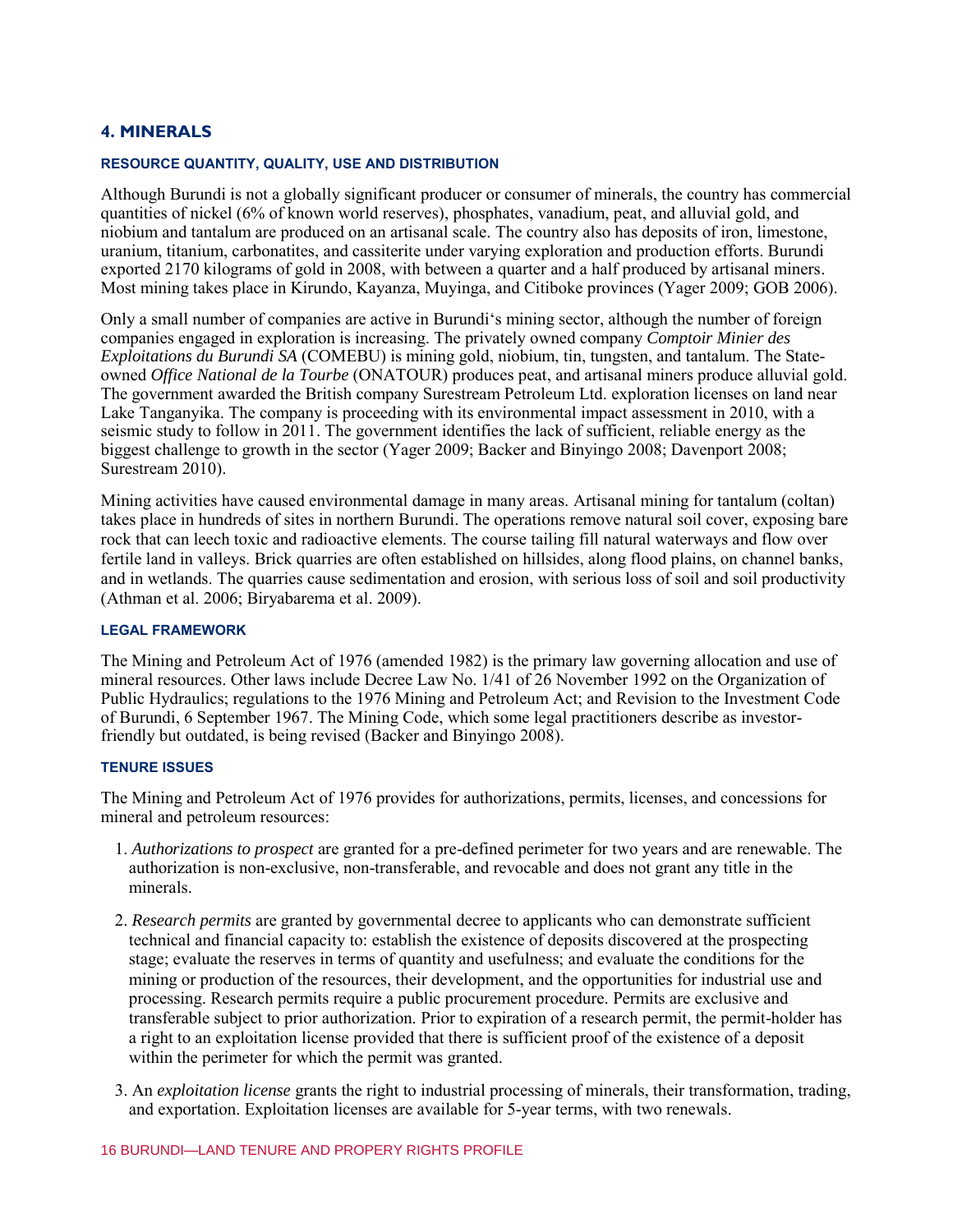4. *Concessions* are granted for a period of 25 years, with the possibility of two 10-year renewals. A holder of an exploitation license can apply for a mining concession if he or she can demonstrate that the deposit is of sufficient importance (Backer and Binyingo 2008).

#### **GOVERNMENT ADMINISTRATION AND INSTITUTIONS**

The Ministry of Water, Energy and Mines is responsible for managing the allocation and exploitation of mineral resources (GOB 2006; Morgan 2009).

#### **GOVERNMENT REFORMS, INTERVENTIONS AND INVESTMENTS**

The GOB has identified the revitalization of the mining sector as a priority. The GOB began the process of reforming the legal and regulatory framework to attract local and foreign investors in 2008, and new legislation is expected in 2010 or 2011. In addition to the promotion of the industry with potential investors, the government also plans to promote small-scale mining and semi-industrial activities (GOB 2006; World Bank 2010; Morgan 2009).

As part of its plan to develop its transport sector to increase trade and investment, Burundi is participating in the African Union/New Partnership for Africa's Development (AU/NEPAD) feasibility study for a possible US \$4 billion extension of a railway line for Tanzania (Isaka)-Rwanda-Burundi. The project is part of the Dar es Salaam‐Kigali‐Bujumbura Central Transport Corridor, which would provide an alternative route to the seaport of Dar es Salaam for landlocked countries Burundi and Rwanda, promoting inter‐state trade and investment in main areas of economic activity, including mining. The study was approved in November 2009, with completion scheduled for December 2011. The African Development Fund (ADF) provided most of the financing for the study; with the governments of Burundi, Tanzania, and Rwanda each contributing about 1.6% of the cost (AU/NEPAD 2009; ADF 2009).

#### **DONOR INTERVENTIONS AND INVESTMENTS**

The World Bank has a 3-year (2008–2010) Reform and Modernization of Burundi's Mining Code and Agreements project to assist the GOB in updating the legal framework governing the mining sector and provide assistance with the development of model contracts. The work was contracted to Dewey & LeBoeuf LLP. Progress on the project has not been reported (World Bank 2010).

# **5. DATA SOURCES (SHORT LIST)**

- ADF. 2005. Burundi: Rural Water Infrastructure Rehabilitation and Extension Project. [http://www.afdb.org/fileadmin](http://www.afdb.org/fileadmin/uploads/afdb/Documents/Project-and-Operations/BI-2005-126-EN-ADF-BD-WP-BURUNDI-AR-RURAL-WATER-PROJECT.PDF) [/uploads/afdb/Documents/Project-and-Operations/BI-2005-126-EN-ADF-BD-WP-BURUNDI-AR-RURAL-](http://www.afdb.org/fileadmin/uploads/afdb/Documents/Project-and-Operations/BI-2005-126-EN-ADF-BD-WP-BURUNDI-AR-RURAL-WATER-PROJECT.PDF)[WATER-PROJECT.PDF](http://www.afdb.org/fileadmin/uploads/afdb/Documents/Project-and-Operations/BI-2005-126-EN-ADF-BD-WP-BURUNDI-AR-RURAL-WATER-PROJECT.PDF) (accessed 11 September 2010).
- ARD. 2008a. Land tenure and property rights: Field test of LTPR intervention sequencing tool. On file with Rural Development Institute (RDI), Seattle [\(http://www.rdiland.org/\)](http://www.rdiland.org/)
- ———. 2008b. Women and property rights: Findings from four country case studies, and standardized tools for collecting and reporting findings*.* On file with Rural Development Institute (RDI), Seattle.
- Hobbs, Mary and Walter Kausenberger. 2003. Burundi Environmental Threats and Opportunities Assessment (ETOA): With emphasis on tropical forestry and biodiversity conservation (Supplement to the 2003–2005 USAID/ Burundi Integrated Strategic Plan. Washington DC: USAID.
- Kamungi, P.M., J.S. Oketch, and C. Huggins. 2005. Land access and the return and resettlement of IDPs and refugees in Burundi. In *From the ground up: Land rights, conflict and peace in Sub-Sahara Africa*, eds. Chris Huggins and Jenny Clover, 195–267. Pretoria: Institute for Security Studies.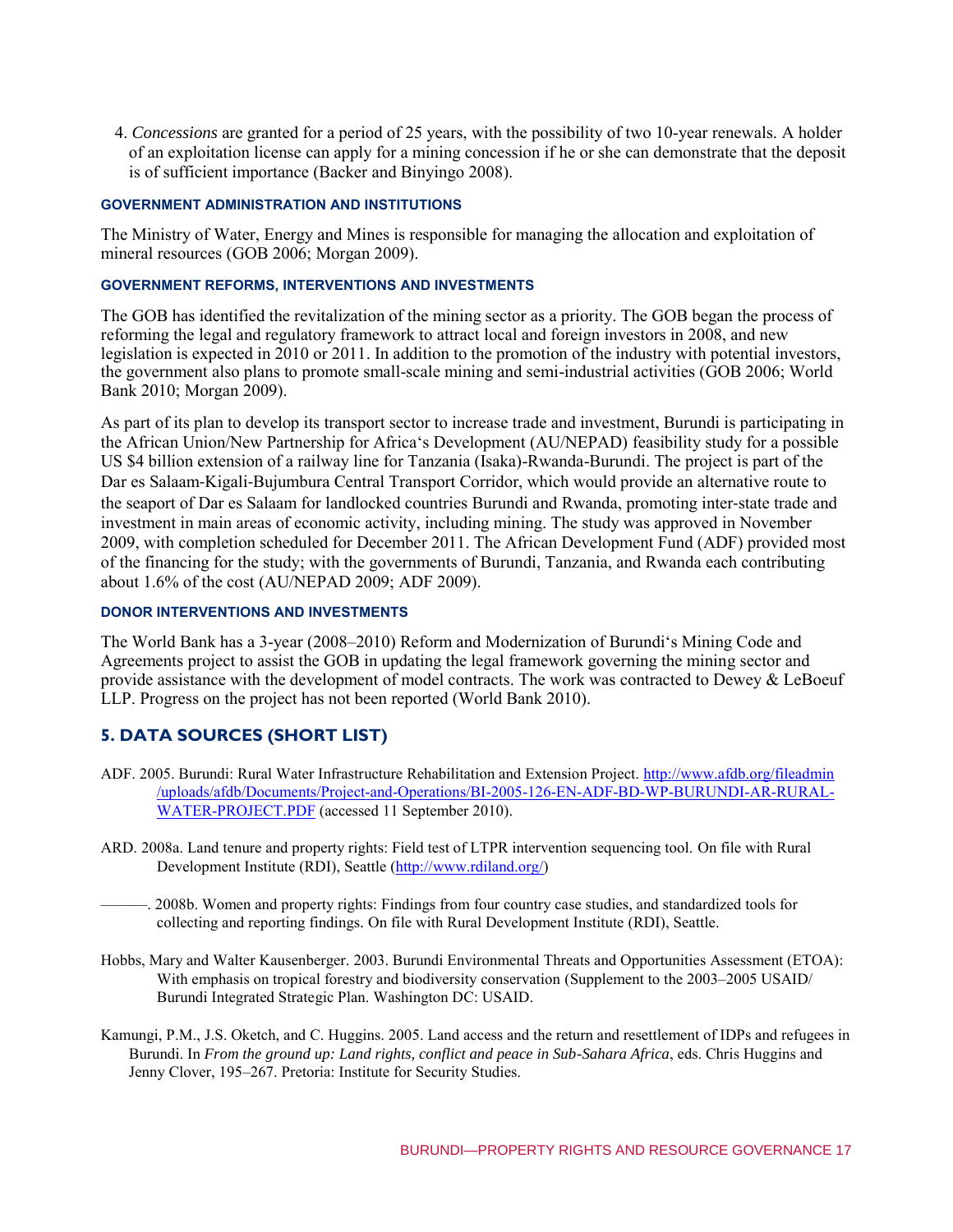# **6. DATA SOURCES (COMPLETE LIST)**

- ADF. *See* African Development Fund.
- ARD. *See* Associates in Rural Development.
- AU/NEPAD. *See* African Union/New Partnership for Africa's Development
- African Development Fund. 2005. Burundi: Rural Water Infrastructure Rehabilitation and Extension Project. [http:](http://www.afdb.org/fileadmin/uploads/afdb/Documents/Project-and-Operations/BI-2005-126-EN-ADF-BD-WP-BURUNDI-AR-RURAL-WATER-PROJECT.PDF) [//www.afdb.org/fileadmin/uploads/afdb/Documents/Project-and-Operations/BI-2005-126-EN-ADF-BD-WP-](http://www.afdb.org/fileadmin/uploads/afdb/Documents/Project-and-Operations/BI-2005-126-EN-ADF-BD-WP-BURUNDI-AR-RURAL-WATER-PROJECT.PDF)[BURUNDI-AR-RURAL-WATER-PROJECT.PDF](http://www.afdb.org/fileadmin/uploads/afdb/Documents/Project-and-Operations/BI-2005-126-EN-ADF-BD-WP-BURUNDI-AR-RURAL-WATER-PROJECT.PDF) (accessed 11 September 2010).
- ———. 2009. Phase II Dar es Salaam-Isaka-Kigali/Keza-Musongati railway project study[. http://www.afdb.org/](http://www.afdb.org/fileadmin/uploads/afdb/Documents/Project-and-Operations/Multinational%20-%20Tanzania-Rwanda-Burundi_Phase%20II%20Railway%20Project%20Study.pdf) [fileadmin/uploads/afdb/Documents/Project-and-Operations/Multinational - Tanzania-Rwanda-Burundi\\_Phase](http://www.afdb.org/fileadmin/uploads/afdb/Documents/Project-and-Operations/Multinational%20-%20Tanzania-Rwanda-Burundi_Phase%20II%20Railway%20Project%20Study.pdf)  [II Railway Project Study.pdf](http://www.afdb.org/fileadmin/uploads/afdb/Documents/Project-and-Operations/Multinational%20-%20Tanzania-Rwanda-Burundi_Phase%20II%20Railway%20Project%20Study.pdf) (accessed July 2010).
- Amani, Jean-Pierre. 2009. Historical Developments in Burundi's Land Law and Impacts on Batwa Land Ownership. Morton-in-Marsh, UK.: Forest Peoples Programme.
- Associates in Rural Development. 2008a. Land tenure and property rights: Field test of LTPR intervention sequencing tool. On file with Rural Development Institute (RDI), Seattle [\(http://www.rdiland.org/\)](http://www.rdiland.org/)
- ———. 2008b. Women and property rights: Findings from four country case studies, and standardized tools for collecting and reporting findings*.* On file with Rural Development Institute (RDI), Seattle [\(http://www.](http://www.rdiland.org/) [rdiland.org/\)](http://www.rdiland.org/).
- Athman, Constance, J. Evenden, and M. Chaveas. 2006. Technical assistance to the US Government Mission in Burundi on natural resource management and land use policy. United States Forest Service (USFS) International Programs, Department of Agriculture, Republic of Burundi. Washington DC: USFS.
- African Union/New Partnership for Africa's Development. 2009. The AU/NEPAD Action Plan 2010–2015: advancing regional and continental integration in Africa[. http://www.oecd.org/dataoecd/27/32/44326734.pdf](http://www.oecd.org/dataoecd/27/32/44326734.pdf) (accessed July 10).
- Backer, Steven De, and Olivier Binyingo. 2008. Mining and upstream petroleum activities in Burundi sectors that are attracting interest. Denton Wilde Sapte's Africa Agenda[. http://www.dentonwildesapte.com/publications/](http://www.dentonwildesapte.com/publications/legal_developments/africa_agenda.aspx) [legal\\_developments/africa\\_agenda.aspx \(](http://www.dentonwildesapte.com/publications/legal_developments/africa_agenda.aspx)accessed 12 September 2010).
- Banderembako, Deo. 2006. The link between land, environment, employment, and conflict in Burundi. Washington DC: USAID.
- Biryabarema, M., B. Lehmann, M. Muwanga, et al. 2009. Coltan Environmental Management: Sustainable Rehabilitation/Reclamation of Artisanal Tantalum Mine Wasteland in Central Africa. [http://www.ielf.tu](http://www.ielf.tu-clausthal.de/fileadmin/user_upload/lager/Dar_es_Salaam2009.pdf)[clausthal.de/fileadmin/user\\_upload/lager/Dar\\_es\\_Salaam2009.pdf](http://www.ielf.tu-clausthal.de/fileadmin/user_upload/lager/Dar_es_Salaam2009.pdf) (accessed 10 September 2010).
- CARPE/COMIFAC. *See* Central African Regional Program for the Environment.
- Central African Regional Program for the Environment and Central African Forests Commission. 2010. [http://carpe.](http://carpe.umd.edu/Plone/how-carpe-works/comifac/) [umd.edu/Plone/how-carpe-works/comifac/](http://carpe.umd.edu/Plone/how-carpe-works/comifac/) (accessed 11 September 2010).
- Davenport, Jade. 2008. Burundi Hopes to Attract Mining Investment. *Mining Weekly*, 22 February. [http://www.mining](http://www.miningweekly.com/article/burundi-hopes-to-attract-mining-investment-2008-02-22) [weekly.com/article/burundi-hopes-to-attract-mining-investment-2008-02-22](http://www.miningweekly.com/article/burundi-hopes-to-attract-mining-investment-2008-02-22) (accessed 10 September 2010).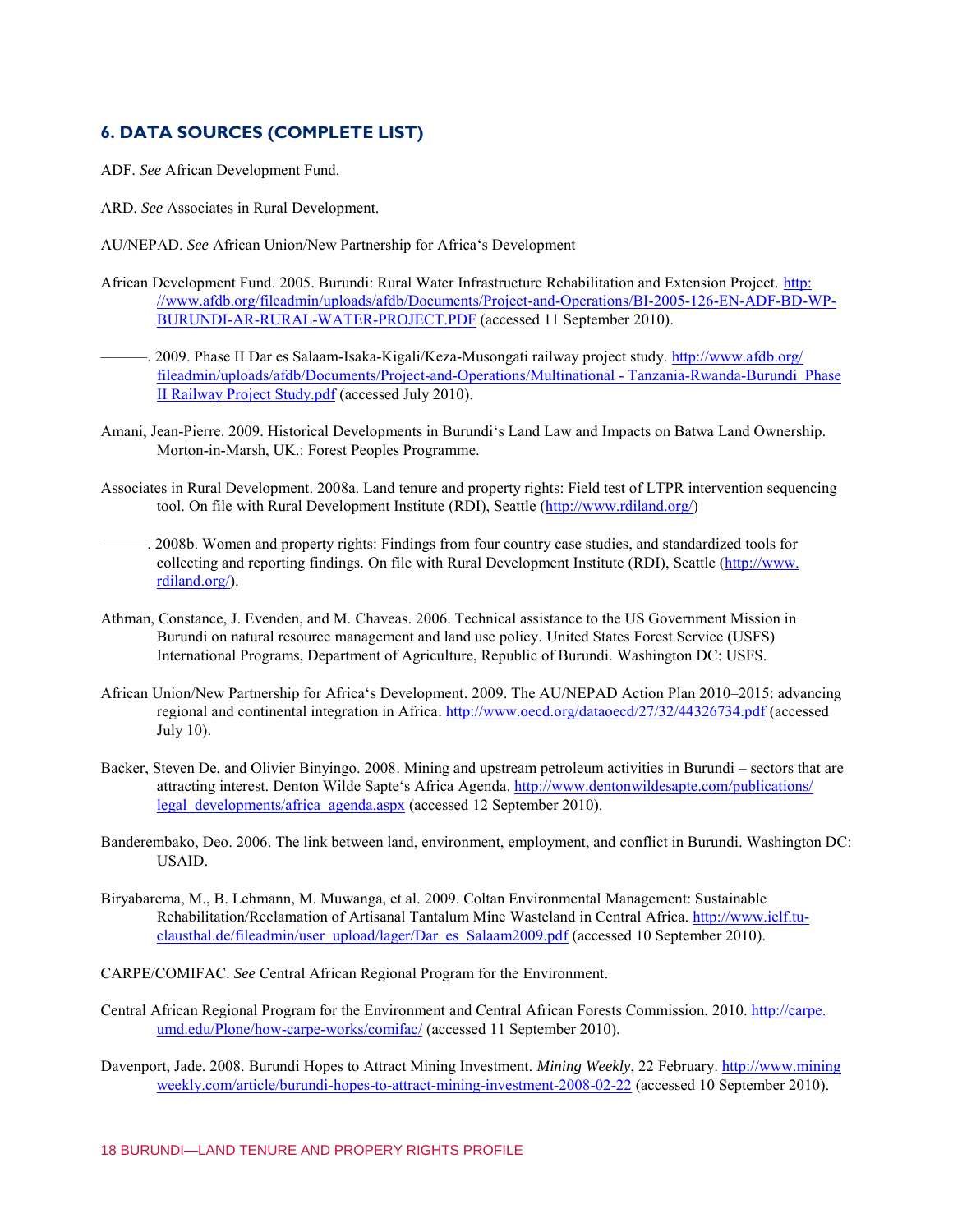- Dickerman, Carol. 1988. Urban Land and Housing Markets in Bujumbura, Burundi. Land Tenure Centre Research Report No. 97. Madison: University of Wisconsin – LTC.
- EAC. *See* East African Community.
- EISA. *See* Electoral Institute for Sustainability of Democracy in Africa.
- ERA. *See* Ecosystem Restoration Associates, Inc.
- East African Community. 2010. *The East African Community observer mission preliminary report Burundi presidential elections held on 28th June 2010.* [http://41.220.130.18/neweala/index.php?option=com\\_docman&task=doc\\_](http://41.220.130.18/neweala/index.php?option=com_docman&task=doc_details&gid=135&Itemid=97) [details&gid=135&itemid=97](http://41.220.130.18/neweala/index.php?option=com_docman&task=doc_details&gid=135&Itemid=97) (accessed 12 September 2010)
- Ecosystem Restoration Associates, Inc. 2009. ERA Carbon Offsets Ltd. Receives Ministerial Consent from the Government of Burundi to Proceed with the Project Design for the Restoration of the Kirbira National Park and Surrounding Lands. *ERA Company News,* 22 September. [http://eraecosystems.com/whats\\_new/](http://eraecosystems.com/whats_new/company_news/index.php?&content_id=38) [company\\_news/index.php?&content\\_id=38](http://eraecosystems.com/whats_new/company_news/index.php?&content_id=38) (accessed July 2010).
- ———. 2010. Burundi[. http://www.eraecosystems.com/projects/africa/burundi/](http://www.eraecosystems.com/projects/africa/burundi/) (accessed 10 September 2010).
- Electoral Institute for Sustainability of Democracy in Africa. 2010. Pre-colonial Burundi (c. 1300–1890). [http://www.](http://www.eisa.org.za/WEP/buroverview1.htm) [eisa.org.za/WEP/buroverview1.htm](http://www.eisa.org.za/WEP/buroverview1.htm) (accessed 12 September 2010).
- Encyclopedia of Nations. 2010. Burundi Agriculture. [http://www.nationsencyclopedia.com/economies/Africa/](http://www.nationsencyclopedia.com/economies/Africa/Burundi-AGRICULTURE.html) [Burundi-AGRICULTURE.html \(](http://www.nationsencyclopedia.com/economies/Africa/Burundi-AGRICULTURE.html)accessed 12 September 2010).
- FAO. *See* Food and Agriculture Organization.
- FPP. *See* Forest Peoples Project.
- Food and Agricultural Organization. 2005. Aquastat: Burundi.<http://www.fao.org/nr/water/aquastat/main/index.stm> (accessed 12 September 2010).
- ———. 2007. Statistical Yearbook: Country Profile Burundi[. http://www.fao.org/countryprofiles/index.asp?lang](http://www.fao.org/countryprofiles/index.asp?lang=en&iso3=BDI) [=en&iso3=BDI](http://www.fao.org/countryprofiles/index.asp?lang=en&iso3=BDI) (accessed 12 September 2010).
- ———. 2010. Burundi Country Site: Forestry Policy and Institutions. [http://www.fao.org/forestry/country/61584](http://www.fao.org/forestry/country/61584/en/bdi/) [/en/bdi/ \(](http://www.fao.org/forestry/country/61584/en/bdi/)accessed 12 September 2010)
- Forest Peoples Project. 2008. *Annual Report 2007.* [http://www.forestpeoples.org/documents/ann\\_rep/fpproj\\_ar\\_07.pdf](http://www.forestpeoples.org/documents/ann_rep/fpproj_ar_07.pdf)  (accessed 11 September 2010).
- Freudenberger, Mark. 2010. Pers. Comm. Email communication from M. Freudenberger, ARD, Inc. to Deborah Espinosa, RDI, 8 March 2010. On file with the Rural Development Institute, Seattle [\(www.rdiland.org\)](http://www.rdiland.org/).
- Freudenberger, Mark and Espinosa, Deborah. 2008. *ARD/RDI Trip Report Burundi*. October 19–25, 2008. On file with the Rural Development Institute, Seattle [\(www.rdiland.org\)](http://www.rdiland.org/).
- GIEWS. *See* Global Information Early Warning System.
- GOB. *See* Government of Burundi.
- GTZ. *See* German Agency for Technical Cooperation.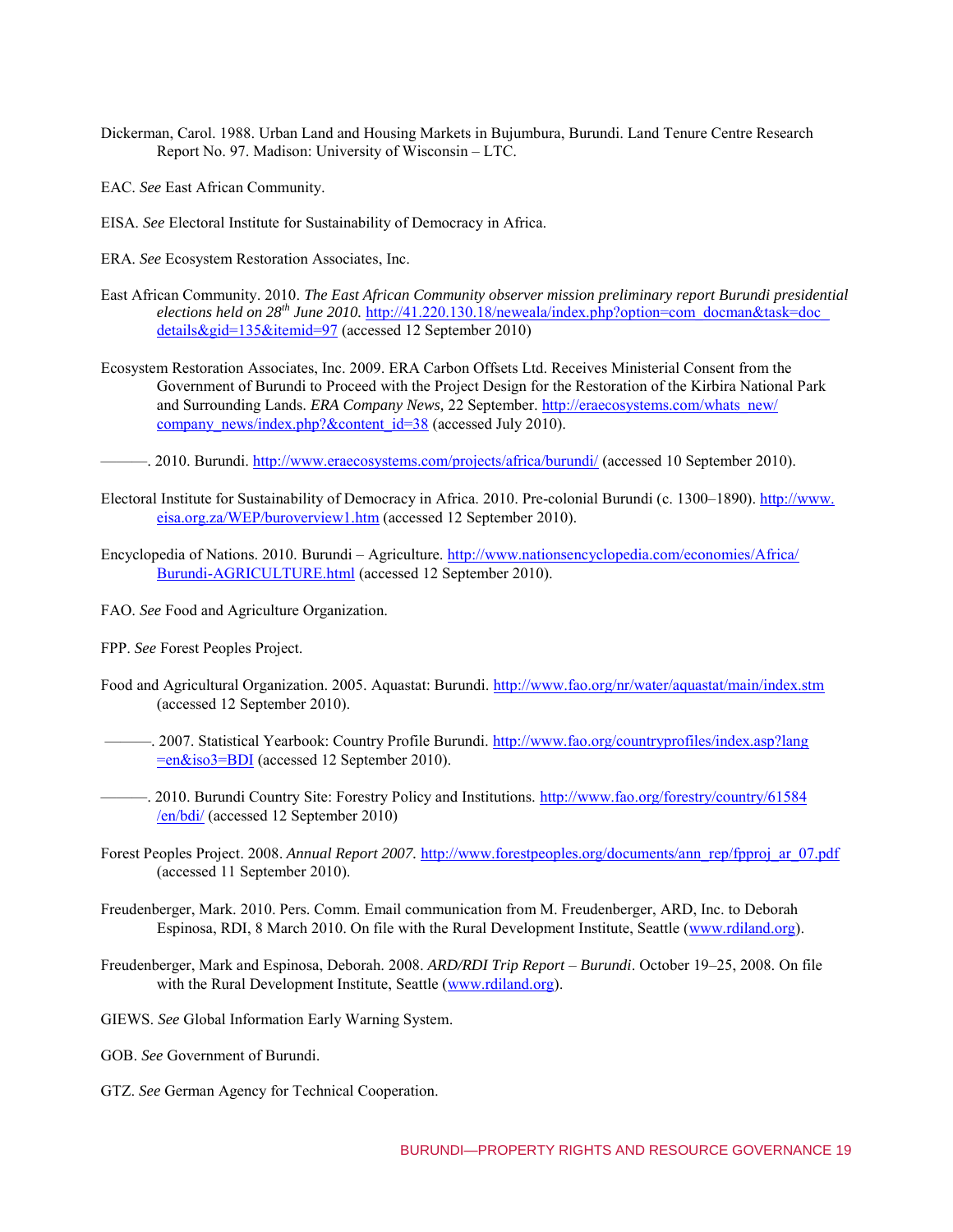- German Agency for Technical Cooperation. n.d. Water and Sanitation Programme[. http://www.gtz.de/en/weltweit](http://www.gtz.de/en/weltweit/afrika/burundi/23208.htm) [/afrika/burundi/23208.htm](http://www.gtz.de/en/weltweit/afrika/burundi/23208.htm) (accessed 11 October 2010).
- Global Information Early Warning System. 2010. Burundi: Interpolated Estimated Rainfall. [http://www.fao.org/](http://www.fao.org/giews/english/ierf/list_cross.asp?code=43) [giews/english/ierf/list\\_cross.asp?code=43](http://www.fao.org/giews/english/ierf/list_cross.asp?code=43) (accessed 11 September 2010).
- Global Rights. 2009. Managing Land Conflicts and Laying the Groundwork for Future Post-Conflict Restorative Justice Mechanisms in Burundi: Final Report. [http://pdf.usaid.gov/pdf\\_docs/PDACO866.pdf\(](http://pdf.usaid.gov/pdf_docs/PDACO866.pdf)accessed 11 September 2010).
- Government of Burundi. 1986. *Loi portant Code Foncier de Burundi* (Land Code)[. http://www.doingbusiness.org](http://www.doingbusiness.org/documents/LawLibrary/Burundi-Code-Foncier.pdf) [/documents/LawLibrary/Burundi-Code-Foncier.pdf](http://www.doingbusiness.org/documents/LawLibrary/Burundi-Code-Foncier.pdf) (accessed 11 September 2010).
- ———. 1992a. Burundi Constitution. In *Constitutions of the Countries of the World*: *2005*, eds. Rüdiger Wolfrum and Rainer Grote. Oxford: Oxford University Press (Oceana Publications).
- ———. 1992b. *Décret No. 1/41 de 26 Novembre 1992 portant Institution et Organisation du Domaine Publique Hydraulique*. (Water Law.). [http://www.unep.org/padelia/publications/comp6.htm\(](http://www.unep.org/padelia/publications/comp6.htm)accessed 12 September 2010; scroll to law).
- ———. 2006. Poverty Reduction Strategy Paper Burundi. [http://siteresources.worldbank.org/INTPRS1/Resources](http://siteresources.worldbank.org/INTPRS1/Resources/Burundi_PRSP(Sept-2006).pdf) [/Burundi\\_PRSP\(Sept-2006\).pdf \(](http://siteresources.worldbank.org/INTPRS1/Resources/Burundi_PRSP(Sept-2006).pdf)accessed 12 September 2010).
- —. 2010a. *Republique de Burundi: Composition du Gouvernement de la République du Burundi.* [http://www.](http://www.burundi-gov.bi/Composition-du-Gouvernement-de-la) [burundi-gov.bi/Composition-du-Gouvernement-de-la \(](http://www.burundi-gov.bi/Composition-du-Gouvernement-de-la)accessed 11 October 2010).
- ———. 2010b. Revision of the 1992 decree on the establishment and organization of water. (*Un décret de 1992 portant institution et organisation du domaine public hydraulique, bientôt révisé.*). [http://www.burundi-gov.bi/Un](http://www.burundi-gov.bi/Un-decret-de-1992-portant)[decret-de-1992-portant\(](http://www.burundi-gov.bi/Un-decret-de-1992-portant)accessed 11 September 2010).
- Hobbs, Mary and Walter Kausenberger. 2003. Burundi Environmental Threats and Opportunities Assessment (ETOA): With emphasis on tropical forestry and biodiversity conservation (Supplement to the 2003–2005 USAID/ Burundi Integrated Strategic Plan). Washington DC: USAID.
- IDMC. *See* Internal Displacement Monitoring Centre.
- IFES. *See* International Foundation for Election Systems.
- IRIN. *See* Integrated Regional Information Networks.
- Integrated Regional Information Networks. 2002. Burundi: Hundreds of Hectares of Forest Up in Smoke. 28 August. <http://irinnews.org/report.aspx?reportid=33996>(accessed 11 September 2010).
- Internal Displacement Monitoring Centre. 2008. Burundi: Internally displaced Burundians should not be forgotten during the peacebuilding process. [http://www.internal-displacement.org/8025708F004BE3B1/\(httpInfo](http://www.internal-displacement.org/8025708F004BE3B1/(httpInfoFiles)/2BEC772A671694D3C125744E00486016/$file/Burundi_Overview_May08.pdf) [Files\)/2BEC772A671694D3C125744E00486016/\\$file/Burundi\\_Overview\\_May08.pdf \(](http://www.internal-displacement.org/8025708F004BE3B1/(httpInfoFiles)/2BEC772A671694D3C125744E00486016/$file/Burundi_Overview_May08.pdf)accessed 12 September 2010).
- —. 2009. Burundi[. http://www.internal-displacement.org/8025708F004BE3B1/%28httpInfoFiles%29](http://www.internal-displacement.org/8025708F004BE3B1/%28httpInfoFiles%29/60213AEF42A3AF8EC125772500634BD5/$file/GO2009_Burundi.pdf) [/60213AEF42A3AF8EC125772500634BD5/\\$file/GO2009\\_Burundi.pdf](http://www.internal-displacement.org/8025708F004BE3B1/%28httpInfoFiles%29/60213AEF42A3AF8EC125772500634BD5/$file/GO2009_Burundi.pdf) (accessed 12 September 2010).
- International Foundation for Election Systems. 2010a. *Presidential elections in Burundi.* [http://www.ifes.org/](http://www.ifes.org/Content/Publications/Comments/2010/Presidential-Elections-in-Burundi.aspx) [Content/Publications/Comments/2010/Presidential-Elections-in-Burundi.aspx](http://www.ifes.org/Content/Publications/Comments/2010/Presidential-Elections-in-Burundi.aspx) (accessed 12 September 2010).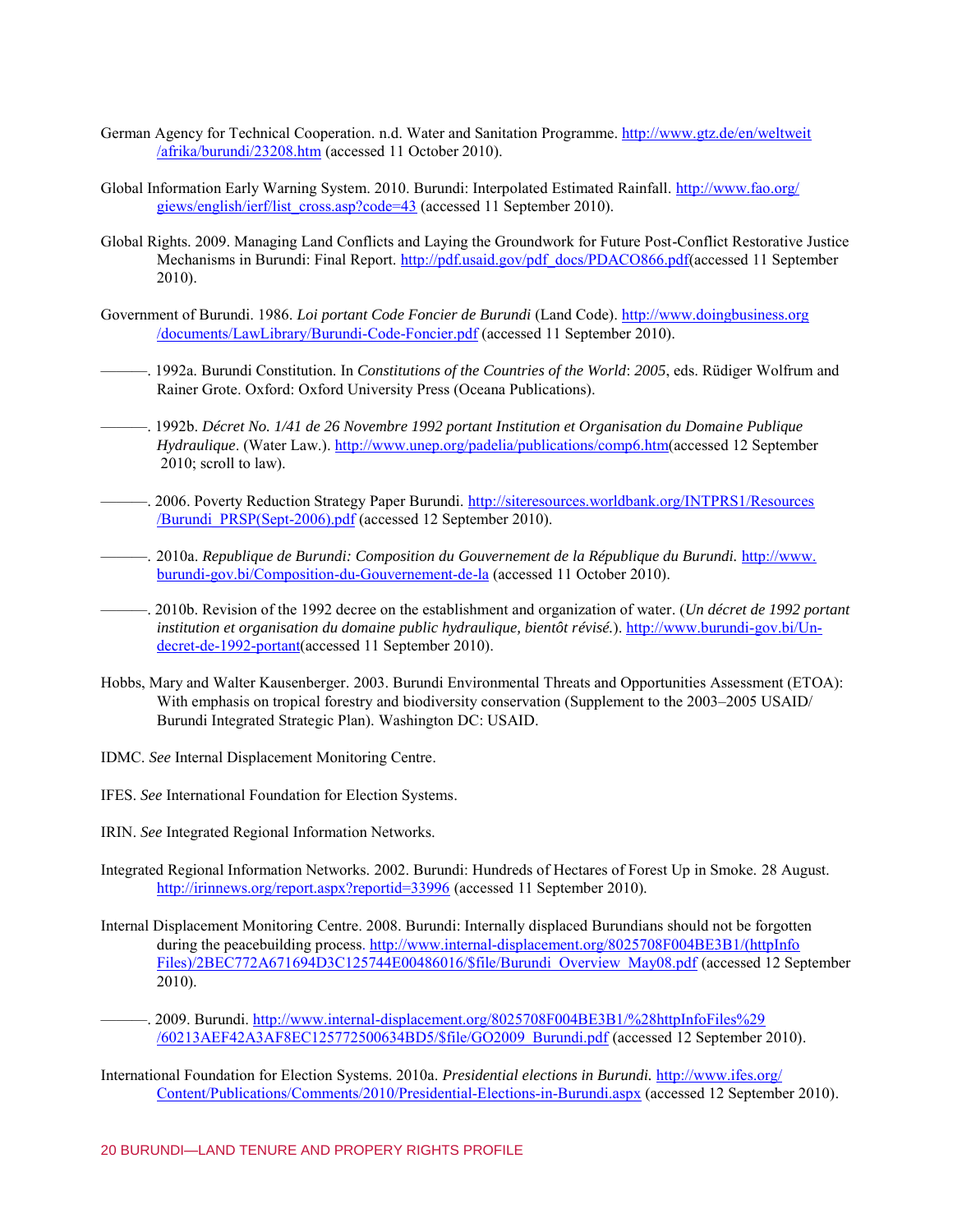———. 2010b. *A Review of Burundi's Legislative Elections.* [http://www.ifes.org/Content/Publications/Opinions](http://www.ifes.org/Content/Publications/Opinions/2010/July/A-Review-of-Burundis-Legislative-Elections.aspx?p=1) [/2010/July/A-Review-of-Burundis-Legislative-Elections.aspx?p=1](http://www.ifes.org/Content/Publications/Opinions/2010/July/A-Review-of-Burundis-Legislative-Elections.aspx?p=1) (accessed 9 October 2010).

- Jackson, Dorothy. 2003. Twa women, Twa rights in the Great Lakes Region of Africa. [http://www.forestpeoples.org](http://www.forestpeoples.org/documents/africa/twa_women_nov03.pdf) [/documents/africa/twa\\_women\\_nov03.pdf](http://www.forestpeoples.org/documents/africa/twa_women_nov03.pdf) (accessed 12 September 2010).
- Jooma, Mariam Bibi. 2005. We can't eat the constitution: Transformation and the socio-economic reconstruction of Burundi. Institute for Security Studies (ISS), Occasional Paper 106. [http://www.iss.co.za/pubs/papers/106](http://www.iss.co.za/pubs/papers/106/Paper106.htm) [/Paper106.htm \(](http://www.iss.co.za/pubs/papers/106/Paper106.htm)accessed 12 September 2010).
- Kamungi, P.M., J.S. Oketch, and C. Huggins. 2004. Land tenure and the return of refugees after conflict: The case of Burundi. Report of the Conference on Land Tenure and Conflict in Africa: Prevention, Mitigation and Reconstruction. Nairobi: African Centre for Technology Studies (ACTS).
- ———. 2005. Land access and the return and resettlement of IDPs and refugees in Burundi. In *From the ground up: Land rights, conflict and peace in Sub-Sahara Africa*, eds. Chris Huggins and Jenny Clover, 195–267. Pretoria: Institute for Security Studies.

Koyo, Jean Prosper. 2004. Watershed management case study: Burundi. Washington DC: FAO.

- Leisz, Stephen. 1996. Burundi country profile. In *Country Profiles of Land Tenure, Africa* (Research Paper No. 30)*,* ed. John W. Bruce, 149–154*.* Madison: University of Wisconsin – Land Tenure Center.
- *Mongabay.* 2008. Rwanda and Burundi Agree to Protect Rare Forest Area. 15 September[. http://news.mongabay](http://news.mongabay.com/2008/0915-wcs_burundi_rwanda.html) [.com/2008/0915-wcs\\_burundi\\_rwanda.html \(](http://news.mongabay.com/2008/0915-wcs_burundi_rwanda.html)accessed 10 September 2010).
- Morgan, Barry. 2009. Burundi poised for breakthrough. *Upstream Online*, 26 March. [http://www.upstreamonline](http://www.upstreamonline.com/live/article174740.ece) [.com/live/article174740.ece](http://www.upstreamonline.com/live/article174740.ece) (accessed 10 October 2010).
- IUCN. 2009. National Committee of the Netherlands. ‗Valorization of Native Tree Species of Burundi.' IUCN–NL. [http://www.nciucn.nl/funded\\_projects/valorization\\_of\\_native\\_tree\\_species\\_of\\_burundi\\_1/\(](http://www.nciucn.nl/funded_projects/valorization_of_native_tree_species_of_burundi_1/)accessed 10 September 2010).
- Nzojibwami, Cyriaque. 2003. Protected Areas: Kibira National Park, Burundi, in Substantial Management of Tropical Forests in Central Africa. FAO Forestry Paper No. 143. Rome: FAO.
- Sabimbona, Sabine. 2001. The problems of displaced and returnee women faced with current land tenure policies in Burundi. In *Women's land and property rights in situations of conflict and reconstruction: a reader based on the February, 1998 Inter-Regional Consultation in Kigali, Rwanda*, eds. Alfred Buregeya, M. Garling, J. Craig, and B. Harrell-Bond, 57–69. New York, NY: UNIFEM.
- Surestream Ltd. 2010. Surestream Petroleum (Burundi) Limited initiates Environmental Impact Assessment. [http://](http://surestream-petroleum.com/node/166) [surestream-petroleum.com/node/166](http://surestream-petroleum.com/node/166) (accessed 10 September 2010).
- Theron, Jenny. 2009. Resolving land disputes in Burundi. *Conflict Trends* (ACCORD)*,* 1:3–10. [http://www.accord.org.](http://www.accord.org.za/downloads/ct/ct_2009_1.pdf) [za/downloads/ct/ct\\_2009\\_1.pdf](http://www.accord.org.za/downloads/ct/ct_2009_1.pdf) (accessed 10 October 2010).

UN-Habitat. *See* United Nations – Habitat.

- UNHCR. *See* United Nations High Commissioner for Refugees.
- USAID. *See* United States Agency for International Development.
- USDOS. *See* United States Department of State.